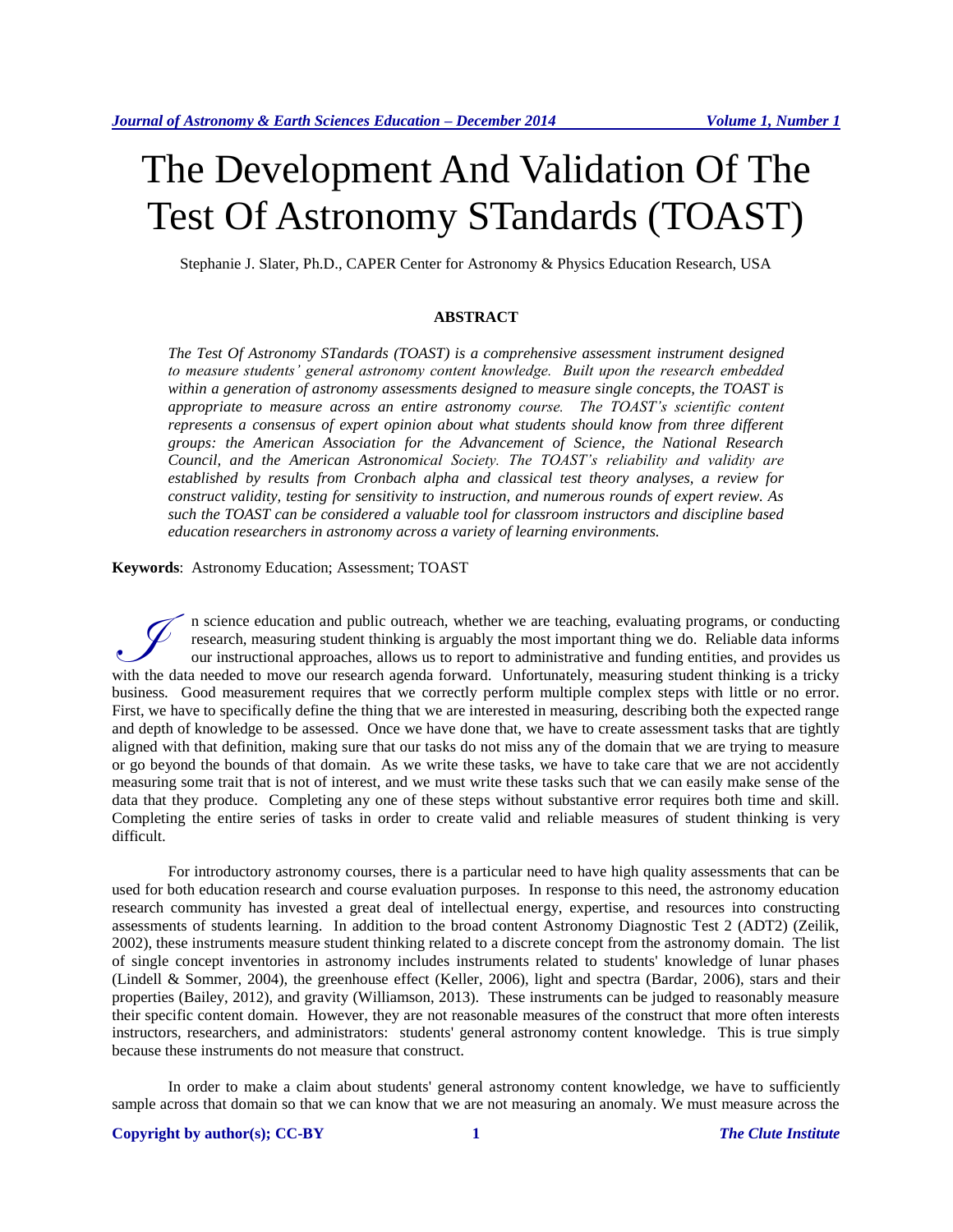domain, sampling those learnings that we believe are core to an understanding of the subject. We cannot measure less, and we have to be careful not to measure more. Further, in order to facilitate comparison of student thinking across different learning environments, we need an instrument that is easy to administer and interpret. Such an instrument has been missing from the astronomy education research toolkit.

The Test Of Astronomy STandards, or the TOAST, is an instrument developed to address this need. The TOAST is a third-generation assessment built upon more than twenty years of research in student cognition and assessment in astronomy, specifically designed to measure student learning across the breath of introductory astronomy courses. This paper provides a description of the theoretical need for a broad content assessment in astronomy, with an in-depth analysis of the danger of using single-concept inventories as measures of general astronomy content knowledge. The scholarship underpinning the TOAST, and the work done to construct and validate the TOAST for introductory astronomy survey courses settings, are also described.

#### **BACKGROUND**

#### **The Necessity Of Broad Content Coverage In Assessment**

If we want to understand or make claims about students' "general astronomy content knowledge," or about teaching and learning across the breath of an introductory astronomy course, we have to use assessments that carefully measure that construct. This idea is embedded in the educational landscape, as a common sense notion, and a basic tenet of assessment. This common sense notion can be observed playing out in common practice because we instinctively believe that student knowledge is uneven across any given field. Common experience, and perhaps our own experience, leads us to believe that a physics major that has, for instance, mastered kinematics, may at the same time have little or no grasp on electricity and magnetism. This can be true even if the student has been taught both concepts. Because of these inconsistencies, at the end of courses, we often ask students to demonstrate their mastery of the content via cumulative, rather than single topic, exams. When students graduate from their undergraduate programs, they are often asked to take a comprehensive exam like the GRE to demonstrate their mastery of the broad domain. We do not accept their course grade from a single class as evidence that they grasp the fundamental concepts in the field.

From a theoretical perspective, broad content assessment is a basic requirement because student and instructor factors vary across the science content. A full discussion of this phenomenon goes beyond the scope of this paper, but it is helpful to consider at least one factor related to both students and instructors. When we consider students, we instinctively and correctly understand that each individual has varying strengths and weaknesses, and that those characteristics may interact with the content in unpredictable ways. To take an example from another scientific field, in a chemistry course, students are normally expected to learn a variety of skills, including how to complete stoichiometry problems and to predict the polarity of molecules. While both of these tasks require spatial reasoning abilities, stoichiometry problems draw on a student's ability to disembed relevant constructs (Bodner & McMillen, 1986), whereas predicting polarity leans on a student's ability to rotate figures (Wu & Shah, 2004). Very few people have equal levels of ability in these two areas. Therefore, even in the presence of consistent instruction, students will engage in these concepts in ways that are as variable as their innate abilities.

To complicate matters, instruction is rarely consistent over a course as instructor variables are also heterogeneous across the domain. Although there are many ways to frame instructional inconsistency, it may be easiest to consider the concept of pedagogical content knowledge (Shulman, 1986). Although there are many ways to define pedagogical content knowledge (PCK), for the purposes of this discussion, PCK might be thought of as the pragmatic knowledge that teachers use to guide their actions in science classrooms (Rowan et al., 2001), or as the fusion of an instructor's understanding of pedagogy with their understanding of the scientific content. This holistic definition can be broken down into variables that are easier to contemplate. We might say that good PCK in any given science requires the following four proficiencies:

- 1. A solid knowledge of the content (i.e., facts and concepts).
- 2. An understanding of the structure of the scientific discipline.
- 3. Knowledge of common student learning difficulties related to specific scientific concepts.
- 4. A toolkit of teaching strategies that address students' learning needs.

## **Copyright by author(s); CC-BY 2** *The Clute Institute*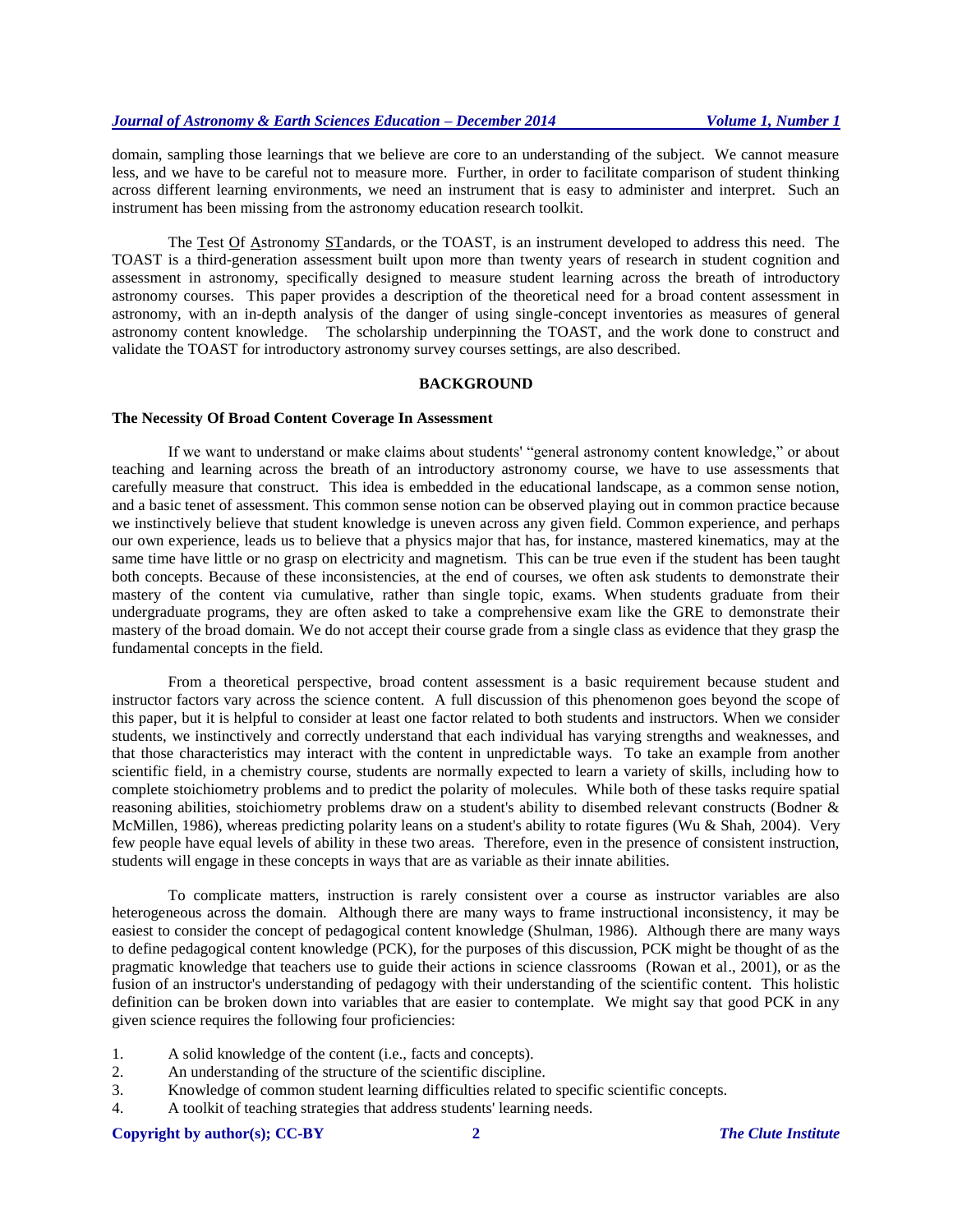Even in an introductory course, instructors' PCK varies across the breadth of the content for each of these variables. Given four variables, there is room for wide variation in instruction across a course (Baxter & Lederman, 1999). Taken together, student and instructor variables can combine to create uneven learning experiences across the breadth of a course, which a single topic concept inventory cannot possibly detect.

Broad content assessments are also needed to avoid, as much as possible, the improper influence of assessment on goals and instruction. A large body of research indicates that, given awareness of the content of an externally administered assessment, administrators and instructors will alter course objectives and content in an attempt to improve test scores (Corbett & Wilson, 1988). This is particularly true in cases where assessment scores will potentially be used to rate school and instructor quality (Madaus, 1988). In some cases, instructors will adopt instructional activities that closely mirror the types of questions they believe will appear on the assessment, and they will remove course material that is unlikely to be covered on the test (Smith & Rottenberg, 1989). A narrow assessment that does not address the core learnings of a domain stands poised to negatively influence instruction and return invalid indicators of student learning (Shepard, 1991).

The problems inherent in using a single-concept inventory also impact course evaluations and research studies. The desire to demonstrate quality teaching is a powerful motivator for instructors, such that they can unknowingly make important changes to their teaching. Known as the "teacher-expectancy effect," or the "Pygmalion Effect," the desire to believe that we are helping our students, and our need to manage our job and ego pressures, can lead us to, perhaps unknowingly, provide additional interventions related to test content (e.g., time on task, improved pedagogy, instructor enthusiasm) (Slater, Bailey, & Slater, 2012). As in the case of externally driven assessment, if the instrument covers the breadth of the course, the Pygmalion Effect can result in dramatic improvement to instruction across a whole term. However, if the assessment only covers a small portion of the content, we cannot assume that the Pygmalion Effect engenders any positive instructional change beyond that content unit. Instead, as described previously, we have to assume that the increased attention to teaching the tested material may come at a cost to other portions of the curriculum.

Given variation in student and teacher factors across the curriculum, and the tendency of assessments to skew classroom practice, single concept inventories are poised to provide us with misrepresentations of content learning, and more importantly, have the potential to alter instruction in ways that are unexpected and undesirable. If we are interested in overall astronomy knowledge, we cannot use a single concept inventory as a proxy, as that data may be both misleading and invalid.

## **The Absence Of An FCI Analog In Astronomy**

Despite the body of research on the need to align measurement with claims, many in the physics community have considered student scores on the Force Concept Inventory (FCI), an assessment of the narrow concept of force, as a proxy for learning across first semester physics courses (Hestenes & Halloun, 1995; Coletta & Phillips, 2005). Giving this practice cursory examination, some researchers and practitioners have set forth that the FCI is indeed a reasonable proxy due to its universal coverage in physics courses (Bardar, 2006). While force is unquestionably a universal topic in introductory physics courses, this line of reasoning is superficial and has led to the fallacious belief that we might construct an analogous assessment instrument in astronomy. Arguments related to the validity of using the FCI as a proxy for general physics learning go beyond the scope of this paper, but it is relevant to question whether or not an FCI analog has been or can be created for astronomy. An analysis of the force concept and the FCI instrument indicates that force and the FCI possess three characteristics that may indeed make FCI scores a reasonable proxy for overall mastery of the material. Unfortunately, no topic in astronomy shares these characteristics, making it impossible to construct an instrument analogous to the FCI for astronomy.

A key characteristic that differentiates force from any of the content units in introductory astronomy is that force and a Newtonian framework are considered to be essential to an understanding of non-relativistic motion (Laws et. al., 1999). Beyond Newton's Laws, the remainder of a first semester physics course traditionally includes work, energy, momentum, gravity, and rotational motion. These concepts build upon a generative command of Newton's Laws. As such, it is reasonable to assume that a student who fails to master force will struggle with the material in the rest of the course, and at best, will only be able to develop a superficial understanding of the content.

## **Copyright by author(s); CC-BY 3** *The Clute Institute*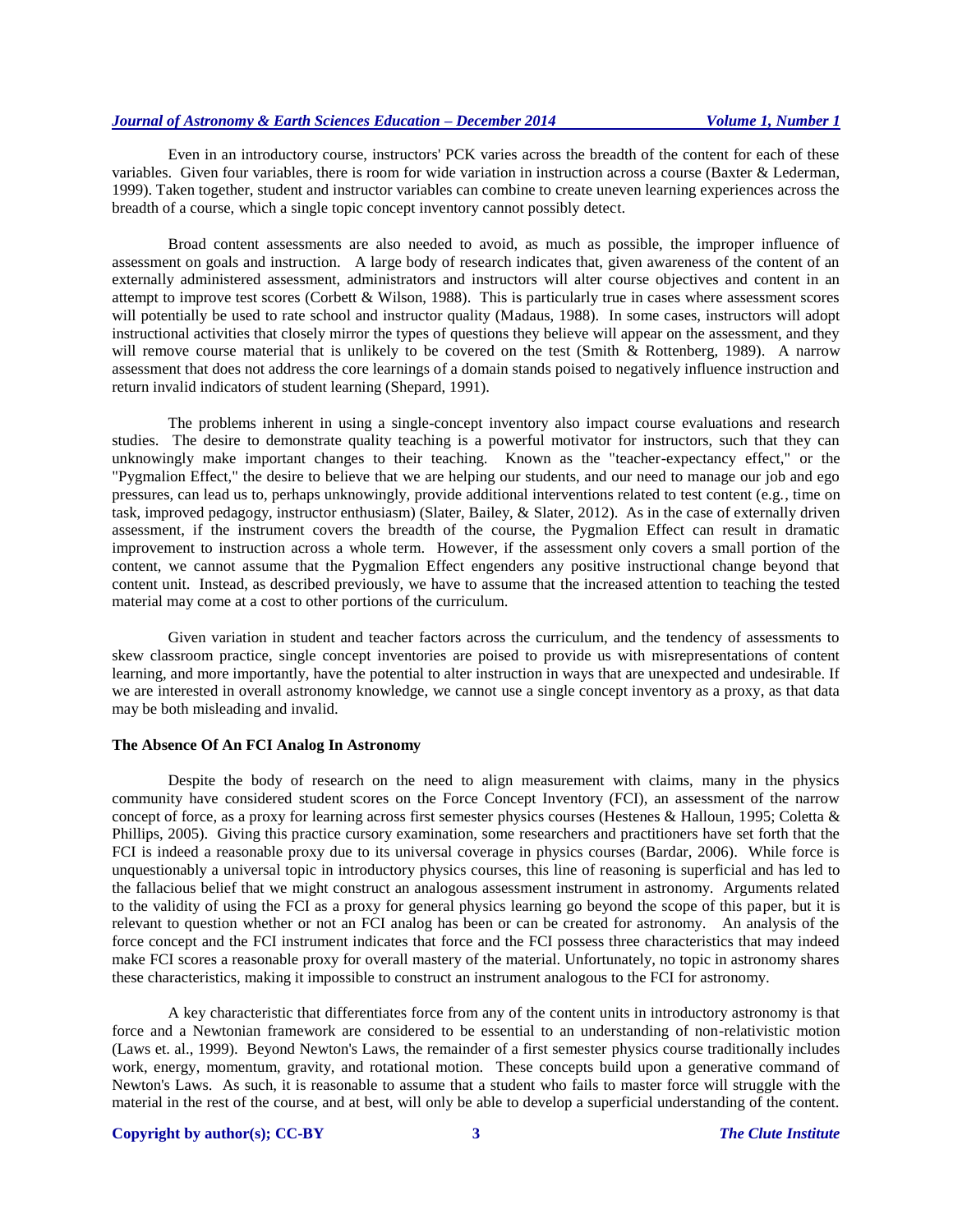In astronomy, there is no topic that is essential to an understanding of the rest of the material, and very little building of knowledge occurs. Instead, an introductory astronomy course is typically a series of fairly disconnected units. Celestial motion, stars, and light and spectra are all core to the domain of astronomy, yet few if any Astronomy 101 courses require students to use these concepts in subsequent units, in a generative way. As taught in introductory astronomy courses, a student's grasp of celestial motion does little help them learn cosmology, their mastery of stellar properties has little to do with their understanding of the solar system, and their conception of light and spectra does not impact their knowledge of lunar phases. The foundational, generative nature of the force concept is not shared by any of the concepts taught in an introductory astronomy course.

There are two other reasons that the field of astronomy education research is unlikely to construct an FCI analog. The first is that every student who enters a physics classroom has spent a lifetime developing a scientifically inaccurate model of force, which they have successfully used to manage everyday life. Indeed, evidence suggests that even infants have working models of physical phenomenon involving force and motion, and that they use these models to make sense of the world around them (Gopnik et. al., 1999). We use our "baby physics," or Aristotelian worldview, to survive the day, and our models are reinforced every time we successfully manage an object in flight or avoid running into objects. There is no similar topic in astronomy. While students certainly enter astronomy courses with preconceptions that they apply to the domain's content, these preconceptions do not form coherent models that are constantly used to negotiate real-life. There is no evidence that babies have working models of the greenhouse effect or lunar phases, or that they use their knowledge of these topics to negotiate the real-world. For most students, the first time they cognitively interact with stellar properties, or light and spectra, is when they enter their college astronomy courses. They have no robust misconceptions or models of this content, which we can see in students' pre-test data on the Light and Spectra Concept Inventory (LSCI) (Bardar, 2006). Across the board, pretest averages for students on the LSCI are approximately 25%, or the score that students would earn if they were guessing. This is true whether the students are at community colleges or at prestigious four-year institutions (Prather et. al., 2009). Without evidence to the contrary, it is reasonable to suggest that the LSCI, unlike the FCI, is not measuring a construct that involves prior or robust conceptions. The lack of robust, deeply entrenched conceptions differentiates force from any topic in astronomy, and the FCI from the astronomy concept inventories.

Finally, the FCI measures a shift in students' ontological understanding of the Universe. Student thinking about force, as measured in the FCI, is not a collection of loosely associated ideas. On the contrary, student thinking related to force tends to fall into two coherent worldviews: Aristotelian and Newtonian. The FCI specifically measures the ontological shift between these two ways of interpreting the known world. According to the authors, a poor score on the FCI indicates that the student possesses a clearly non-Newtonian worldview. A score near 60% indicates that the student has an emerging conception of a Newtonian world, and a score over 85% indicates that the student is a "Newtonian thinker" (Hestenes & Halloun, 1995). No topic in astronomy requires students to restructure their ontological systems, as typically taught at the introductory level.

Without weighing in on the appropriateness of using the FCI as proxy for learning across a course, an argument can be made that the FCI instrument measures a potent construct based in three unusual characteristics of the concept of force. We do not have a similar topic in astronomy, as the content and structures of astronomy courses lack a topic that serves as the basis for the rest of the curriculum, and that builds upon our oldest and most entrenched conceptions of the world, and that actually requires a shift in the way that we view the world. As such, an FCI analog is not possible in the astronomy content domain.

## **Existing Tests**

Although it is inappropriate to use a single-concept instrument to evaluate student learning across an astronomy course, many well-constructed single-concept inventories exist in astronomy that provide indispensible insight into student thinking. These instruments, in addition to the ADT2, provided the basis upon which a broadcontent survey such as the TOAST could be constructed, and are listed Figure 1.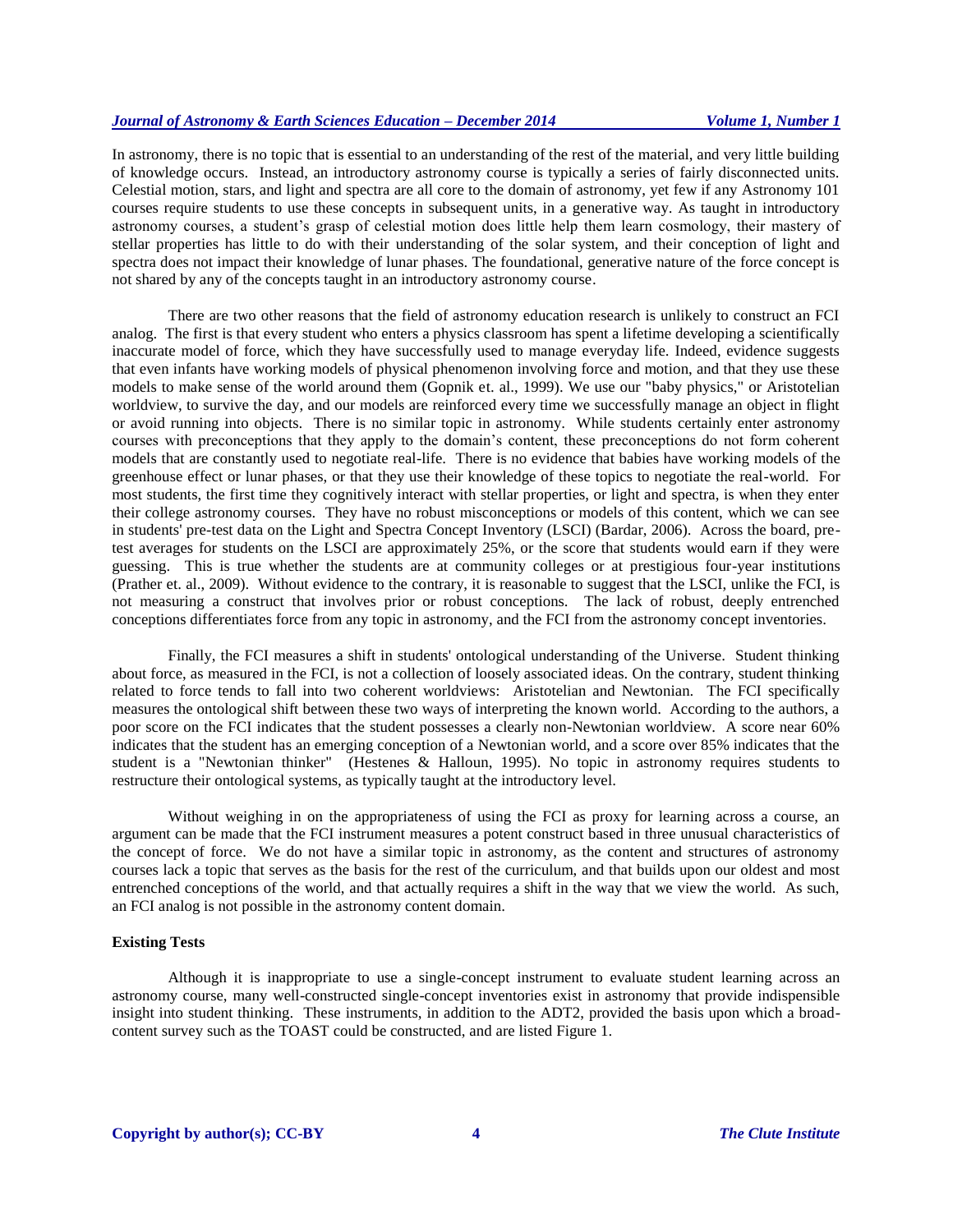| (Zeilik, 2002)                                                                                                                                                                                                                                                                                                      |  |
|---------------------------------------------------------------------------------------------------------------------------------------------------------------------------------------------------------------------------------------------------------------------------------------------------------------------|--|
| (Lindell, 2004)                                                                                                                                                                                                                                                                                                     |  |
| (Keller, 2006)                                                                                                                                                                                                                                                                                                      |  |
| (Bardar, 2006)                                                                                                                                                                                                                                                                                                      |  |
| (Bailey, 2012)                                                                                                                                                                                                                                                                                                      |  |
| (Williamson, 2013)                                                                                                                                                                                                                                                                                                  |  |
| <b>Astronomy Surveys and Concept Inventories</b><br>ADT2: Astronomy Diagnostic Test 2<br>LPCI: Lunar Properties Concept Inventory<br>GECI: Greenhouse Effect Concept Inventory<br>LSCI: Light and Spectra Concept Inventory<br>SPCI: Star Properties Concept Inventory<br>NGCI: Newtonian Gravity Concept Inventory |  |

**Figure 1:** Astronomy Surveys And Concept Inventories

Each of these instruments successfully differentiates students who hold scientifically correct conceptions in astronomy from students whose understanding of the astronomical content is dominated by alternative, nonscientific thinking. In addition, the ADT2 set out a distinct set of design principles that flow like DNA through a second generation of assessments, the single-topic concept inventories. Each of these instruments are short, ranging from 20 to 33 questions, and are written in natural, as opposed to jargon-laden, language. Each test item is constrained to assess understanding of a single idea, facilitating interpretation of results. Most importantly, each of these assessments is rooted in research on student thinking, collectively representing thousands of hours of research, in the form of interviews, surveys, and pilot testing of items. Much of the similarity in these instruments may be due to an overlap in the teams who created them. In each, Timothy Slater (e.g., ADT2, LPCI, GECI, LSCI, SPCI, and NGCI) or Edward Prather (e.g., GECI, LSCI, SPCI, and NGCI) were either formally part of the authoring team or were engaged in the process of drafting content parameters or test items. In other cases, lead authors on one concept inventory served as an expert consultant on another.

While these concept inventories are a closely related family of assessments, there are important differences between these assessments that stem from seemingly small variations in the intentions that underlie their construction. These differences group the instruments into three categories. The first group of instruments was the product of efforts to understand students' mental cartoons of a single phenomenon. Lindell's LPCI and Keller's GECI began with very open-ended probes into students' scientific understanding of lunar phases and the greenhouse effect, respectively. After an iterative process of refining the range and domain of student thinking, themes were characterized. The parameters for the content addressed in test items are rooted in that work, rather than from expert opinion as to the core scientific competencies required for mastery, best suiting these instruments to diagnose students' mental models. In contrast, the second group of assessments began with expert conceptions of the concept's core competencies. Bailey's SPCI and Williamson's NGCI used expert conceptions related to stars and gravity, respectively, to create survey and interview protocols that would reveal student thinking. Questions were crafted to probe the range of knowledge that an expert would have related to the concept, while the range of student thinking was used to craft the possible responses for each question. These instruments are useful for collecting information on students' prior knowledge and on the efficacy of instruction in moving students towards expert conceptions of the content. The third group of instruments began as tools for evaluating the effectiveness of particular curricula. The ADT2 is a revision of the Astronomy Diagnostic Test (ADT), which originated in efforts to determine the usefulness of concepts maps to overcome the most robust misconceptions in the domain of astronomy. The LSCI began as an evaluation tool for the *Project LITE* curriculum materials, and in the process of revision, "a few items were also borrowed…from the *Lecture Tutorials* [curriculum] project" (Bardar, 2006, p. 70). As a result, the test items on both instruments are influenced by the range and domain of specific teaching interventions, rather than from an expert-derived notion of the concepts' core competencies. They are useful in differentiating students who have had this instruction from those who have not, and they may also be useful for determining the fidelity of implementation of those curricula (Prather et. al., 2009).

Given the massive amount of effort and expertise invested in these works, the TOAST was deliberately constructed using these instruments as source material, whenever possible. As such, the TOAST should be considered a third generation assessment in astronomy, building on, and built from, two previous generations of scholarship.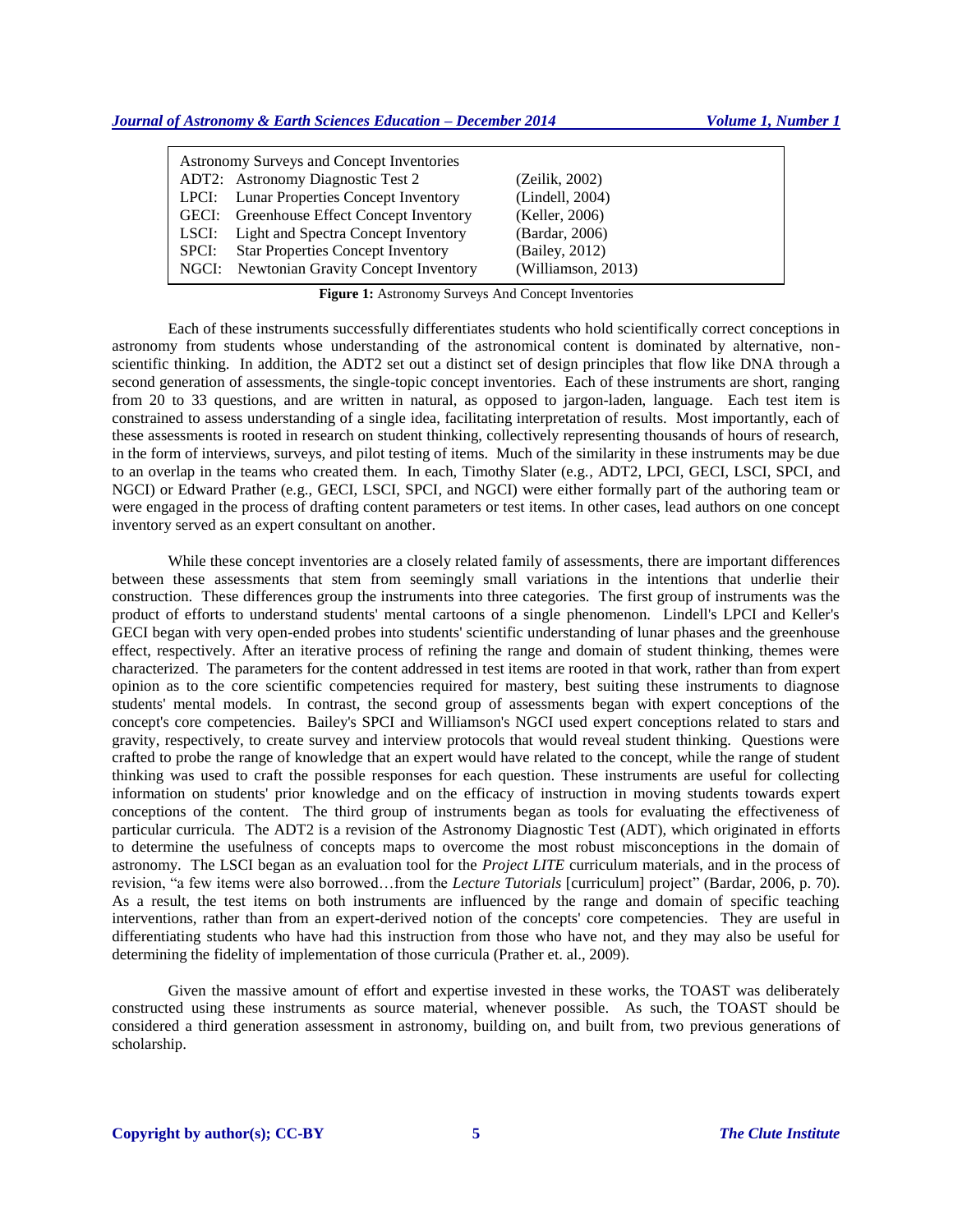## **Determining The Parameters Of "General Astronomy Content Knowledge"**

Common experience suggests that it is nearly impossible to get any two experienced instructors of astronomy to come to agreement with regard to the "correct" content of an introductory astronomy survey course. This is understandable, given that astronomy is the science that literally encompasses the entire Universe as its domain. However, there are at least two ways to approach the question of what "students should know about astronomy." On one hand, we could engage in a discussion of what should be covered and what content should be excluded, defining the entire curricular scope for introductory astronomy courses. We could make the judgment that instructors should teach the celestial sphere but not the Hubble tuning fork; stellar evolution, but not stellar magnitudes; and so on. It is unlikely that such a discussion would be pleasant or ever come to resolution. On the other hand, we could assert that there are a few fundamental ideas that every person should grasp in order to master the construct of "general astronomy content knowledge," and that beyond that, instructors should have the freedom to supplement the basics with additional instruction on the topics of interest to themselves and their students. This second approach to defining the core content of an introductory astronomy course is not only a more pleasant path to take, but hundreds of experts had spent untold hours engaged in this work, prior to the construction of the TOAST.

Over the past twenty years, at least three entities have taken up the serious work of defining the core concepts of astronomy for the non-astronomer. This work is documented in the National Research Council's *National Science Education Standards (NSES)* (1996), the American Association for the Advancement of Science's *Project 2061: Benchmarks for Science Literacy (Benchmarks)* (1986)*,* and the American Astronomical Society's *Goals for Astro 101 (Goals)* (Partridge & Greenstein, 2004)*.* While the *NSES* and *Benchmarks* documents are intended to guide instruction for K-12 rather than college settings, they nonetheless describe the bare minimum that a scientifically literate individual should know about astronomy, as judged by hundreds of experts in astronomy and astronomy education. While it can be argued that students should learn more than this in a college level course, it cannot reasonably be argued that they should leave a college level course knowing less. Moreover, research studies across a variety of settings indicate that students leave high school and enter introductory astronomy courses without mastering these concepts. (cf Balfour & Kohnle, 2010; Kalkan & Kiroglu, 2007; Trumper, 2000; Turkoglu, Ornek, Gokdere, Suleymanoglu & Orbay, 2009); Zeilik & Morris, 2003). Clearly, if students are to learn these concepts, introductory astronomy courses will have to take a lead role. The importance of this role is magnified by data indicating that 40% of future teachers take introductory astronomy courses, and that many of these teachers will serve in elementary schools where the majority of K-12 astronomy is taught (Lawrenz, Huffman, & Appeldoorn, 2005). If pre-service teachers leave their astronomy courses without a grasp of the K-12 science, they will not be a position to properly teach astronomy to the next generation of students.

## **METHODS AND RESULTS**

The development of an assessment instrument is more a matter of engineering than science in that the goal is to construct a tool that can serve a given purpose, using a certain set of design specifications. Rather than articulating a conventional set of research questions and a methodology, this section describes the performance specifications of the TOAST and the development and validation of the TOAST, which occurred in three phases: the creation of a consensus document providing explicit criteria for the scientific content; the selection and creation of items aligned with the criteria; and testing of the TOAST in order to determine the extent to which it met the design specifications. Results are given in the relevant section, where appropriate.

#### **Performance Specifications For The TOAST**

The TOAST is intended to serve as a measure of students' "general astronomy content knowledge" at the level of a college introductory astronomy course. As such, the content of the TOAST should reflect an expert consensus of the knowledge that a layperson should possess in astronomy, and its test items should constitute a reasonable sample of that knowledge. The TOAST should measure conceptual knowledge, rather than knowledge that is rooted in scientific vocabulary, and is intended to be sensitive to instruction and experience in astronomy. The TOAST should not unintentionally measure other common factors such as reading ability, and should avoid biases toward any particular curriculum package. The TOAST should adhere to general principles of good assessment practices, and specifically conform to accepted practices in astronomy education. The TOAST is

#### **Copyright by author(s); CC-BY 6** *The Clute Institute*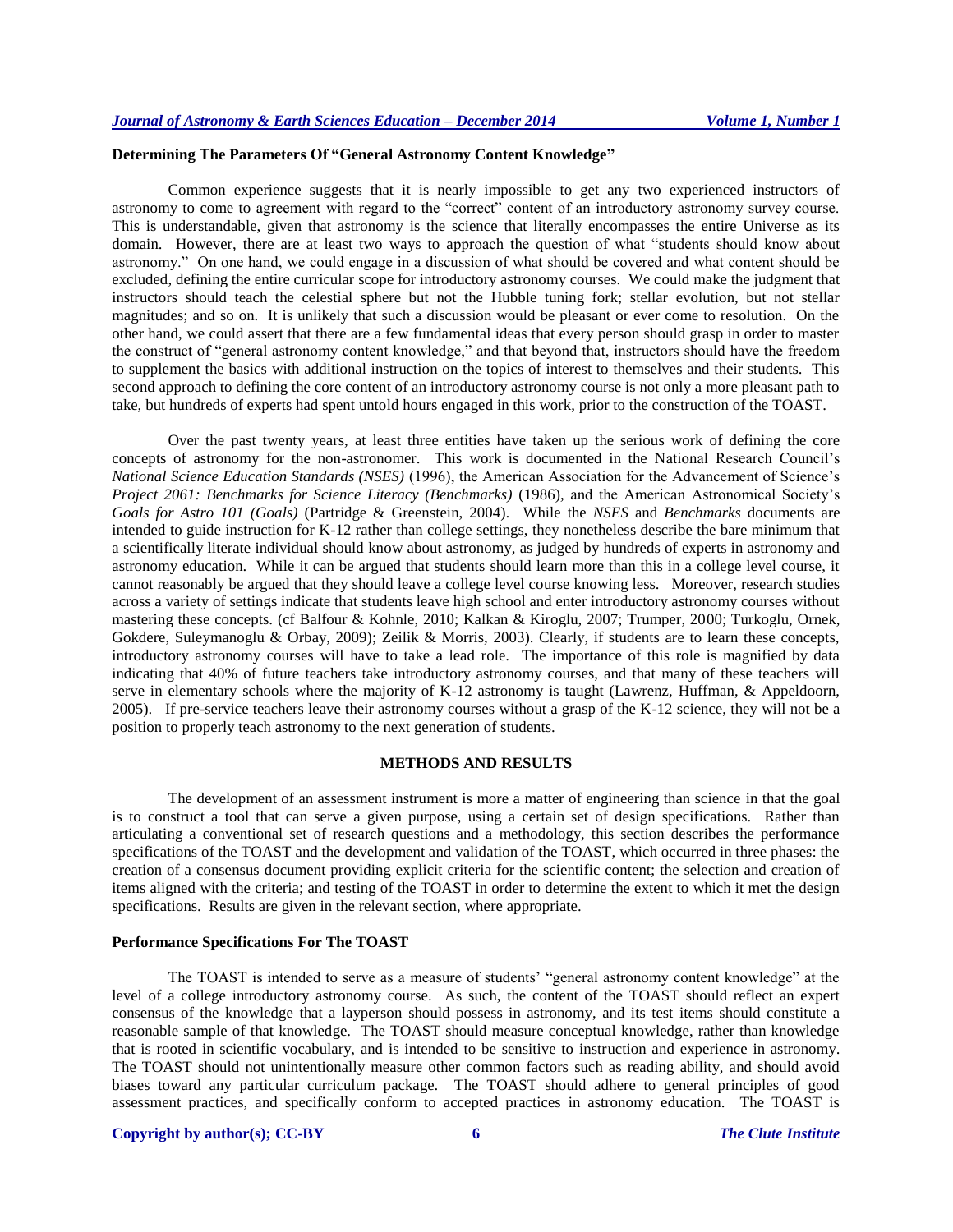intended to be short in length (e.g., no more than 30 test items) and be written in the natural language of target students. Test items on the TOAST should only assess one concept, and distractors should reflect students' most common alternative conceptions. Finally, the TOAST should be able to discriminate among populations that have received different levels or a different quality of exposure to general astronomy content.

## **Development And Validation Of The TOAST**

The criteria for the TOAST is derived from a consensus of three previously cited, expert position statements related to the core ideas in astronomy. This consensus document was reviewed for scientific coherence by an additional body of 28 experts in astronomy and astronomy education. The source documents: the *National Science Education Standards* (NSES), developed under the supervision of the National Research Council (NRC) (1996); *Project 2061: Benchmarks for Science Literacy*, developed by the American Association for the Advancement of Science (AAAS) (1986); and the American Astronomical Society's (AAS) *Goals* for introductory astronomy courses (Partridge & Greenstein, 2004), represent the combined wisdom of our field. Deriving a consensus from these three documents involved compromise and judgment calls, largely due to the different approaches that these three organizations used in the construction of their documents. Nonetheless, after eliminating all material not directly related to astronomy content knowledge, the three documents demonstrate a remarkable degree of agreement. The few astronomical concepts that did not appear in all three documents were deemed to be outside of the core of astronomy knowledge and were removed, with one exception. "Scale," or "a broad understanding on the scope" of the Universe was unique to the goals set forth by the AAS. The decision was made to retain the idea of scale in our consensus document as it represents a concept that is critical, and perhaps unique, to astronomy. The remaining concepts were restructured into coherent criteria using a reiterative, inductive card sorting approach. The resulting consensus document parsed out the criteria for the construct of general astronomy content knowledge into 11 core ideas, hereafter referred to as "criteria." These criteria were further grouped into three meta-criteria: Physical Laws and Processes, the Structure and Evolution of the Universe, and Patterns in the Sky. A table indicating which TOAST items are aligned with the three meta-criteria and 11 criteria are shown below in Table 1.

| Meta-Criteria                  | <b>Criteria</b>                                 | <b>TOAST Survey Items</b>  |
|--------------------------------|-------------------------------------------------|----------------------------|
|                                | Gravity                                         | Questions 20, 21           |
| Physical Laws and Processes    | EMR & EMR production                            | Questions 23, 25, 26, 27   |
|                                | Fusion & the formation of heavy elements        | <b>Ouestions 8, 22, 24</b> |
|                                | The Evolution of the universe                   | Questions 9, 15            |
| The Structure and Evolution of | Star and stellar evolution                      | Questions 13, 14, 16, 17   |
| the Universe                   | The evolution and structure of the solar system | Questions 18, 19           |
|                                | Questions 7, 12<br><b>Seasons</b>               |                            |
|                                | Scale                                           | Questions 10, 11           |
|                                | Yearly patterns                                 | Questions 2, 4             |
| Patterns in the Sky            | Daily patterns                                  | Questions 1, 6             |
|                                | Moon phases                                     | Ouestions 3, 5             |

**Table 1:** Criteria And Test Item Details For The Test Of Astronomy STandards (TOAST)

An exhaustive document illustrating the agreement between the NRC's, AAAS', and AAS' scientific content, and the resulting criteria, was subjected to review by the expert group. The group of experts included 28 research astronomers, introductory astronomy instructors and active members of the astronomy education community, associated with astronomy research institutions, research and liberal arts universities, and community colleges nationwide. Rather than focusing on the content validity of the science, which had been soundly argued for by the experts of the NRC, AAAS, and AAS previously, this collection of experts was asked to focus on the degree to which the science content had been logically grouped into concepts. In every case, the experts agreed with the arrangement of the scientific content. The document illustrating the alignment of the astronomy content from the *Goals, Benchmarks,* and *Standards* is quite lengthy and is not included in this paper. Copies are available by corresponding with the author.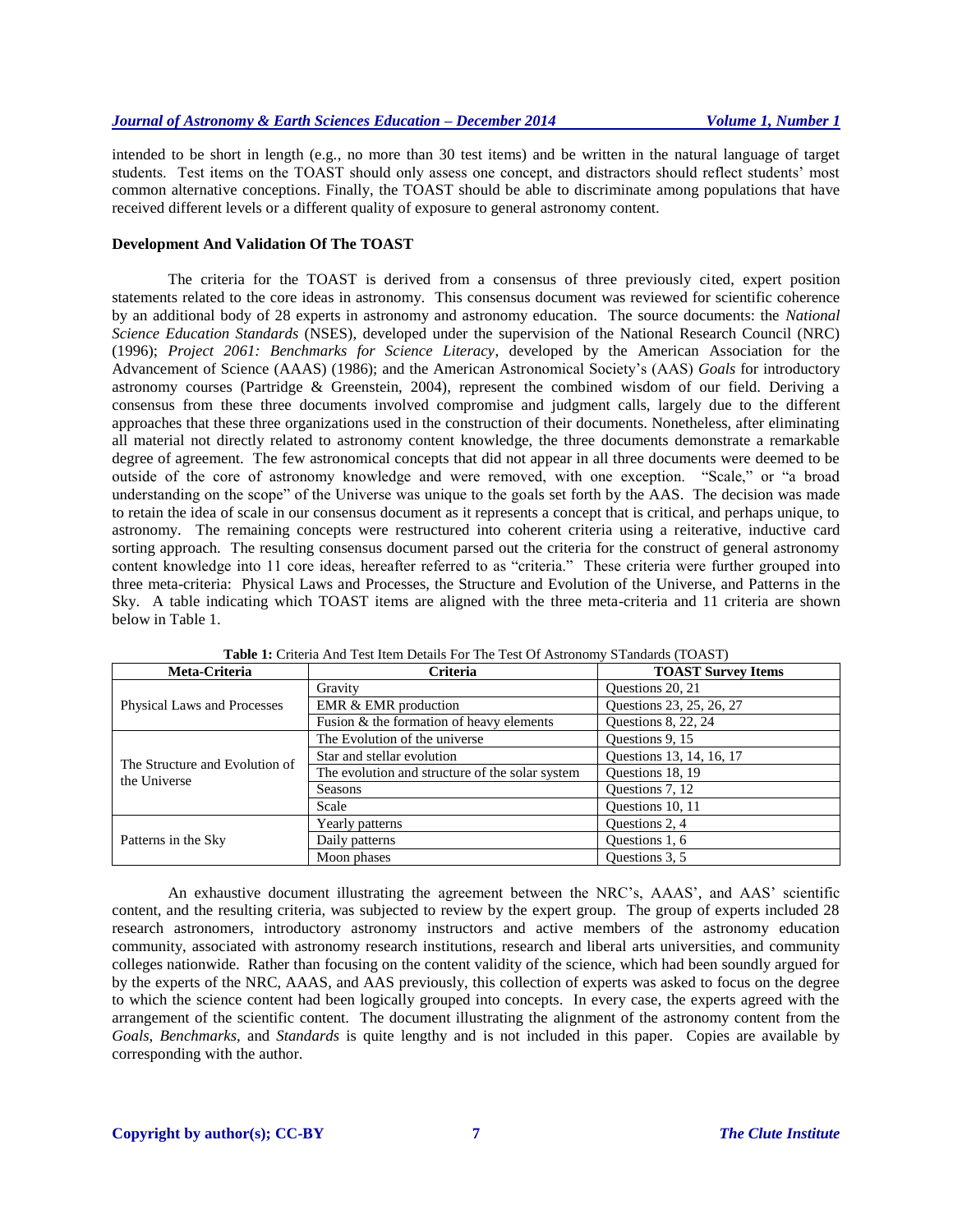## *Aligning TOAST Test Items To The Criteria*

Using the TOAST's scientific content criteria, 27 test items were sourced or constructed to measure a reasonable sample of general astronomy content knowledge. The psychometric criteria for item selection were consistent with those used in the construction of the ADT2 and the existing astronomy concept inventories, as described by Slater and Adams (2003). All items test one concept per question, are written such that the correct answer can be known before reading the choices, and avoid scientific jargon. Items were sourced from the existing astronomy assessments, wherever possible. When these sources failed to provide items that would assess students' understanding of the criteria, instruments that had been constructed for use with introductory astronomy courses were searched, such as those provided in Slater & Adams (2003, Appendix A). These items were compared to findings from research in student learning in astronomy and modified if necessary. In the case of two criteria, cosmology and the structure and formation of the solar system, high quality test items that reflect our current understanding of students' conceptions were not immediately available. Four new test items were constructed to assess these criteria. These questions were written in light of what we know of student thinking from the research team's teaching experience, and from the small amount of available research on the subject (Prather, Slater, & Offerdahl, 2002).

Prior to expert review, all test items were subject to review for needed modification related to readability, such that reading ability, beyond an eighth grade level (i.e., 14 years of age), should not factor into test results. In the ADT2 and the existing concept inventories, an attempt had been made to employ natural student language; however, no formal attempt had previously been made to validate these efforts quantitatively. As part of the TOAST development, readability was measured for each test item using the Flesch-Kincaid Grade Level test (Kincaid, Fishburne, Rogers, & Chissom, 1975). This test rates text, giving a US school grade level score; a score of 8.2 represents text that is written at the reading level of an eighth student in the second month of school. Although short sections are difficult to rate on this scale, any portion of the TOAST with a Flesch-Kincaid score of 8.0 or higher, or an eighth grade reading level or higher, was revised to make the section easier to read. For example, one of the TOAST's test item's prompt reads: "Which sentence best describes why the Moon goes through phases?" One of the scientifically inaccurate distractor responses initially read: "The sunlight reflected from Earth lights up the Moon but is less effective when the Moon is lower in the sky than when it is higher in the sky." This response had a Flesch-Kincaid score of 10.3. To increase its accessibility, this response was edited, turning one long sentence into two shorter sentences: "The sunlight reflected from Earth lights up the Moon. It is less effective when the Moon is lower in the sky than when it is higher in the sky." This alteration lowered the reading score of the response to 4.7. The entirety of the TOAST has a Flesch-Kincaid score of 6.8. As such, reading ability is not likely to inadvertently influence a typical college student's ability to demonstrate their general astronomy content knowledge on the TOAST.

The scientific content criteria and the related test items were then returned to the expert panel in order to determine whether or not the test items represent a fair test of the content. The questions in the TOAST need to probe the central ideas of each criteria and represent a reasonable sample of the targeted domain. This is difficult given that the TOAST only has room for a few questions per content criteria. For instance, in Bailey's (2014) Star Properties Concept Inventory (SPCI) students were asked 30 questions related to stars and star formation. The TOAST only had room for two or three of these questions. A judgment was made that the relationship between a star's mass and its life span is more crucial to the stars concept than the function of convection cells within a star. The TOAST addresses the former but not the latter topic. A similar decision-making process had to be repeated multiple times for each criterion. The expert panel was asked to comment on the degree to which these decisions were correctly made. Supplied with the TOAST's content criteria, the table of AAS/AAAS/NRC scientific content, and the test items, the experts were asked three questions:

- 2. "Is the test item an appropriate measure for students' knowledge at the introductory science level?"
- 3. "Do you have any concerns or comments related to the test items?"

<sup>1.</sup> "Does the test item assess an important idea related to the astronomy concept, or should the test item be replaced with another, more relevant question?"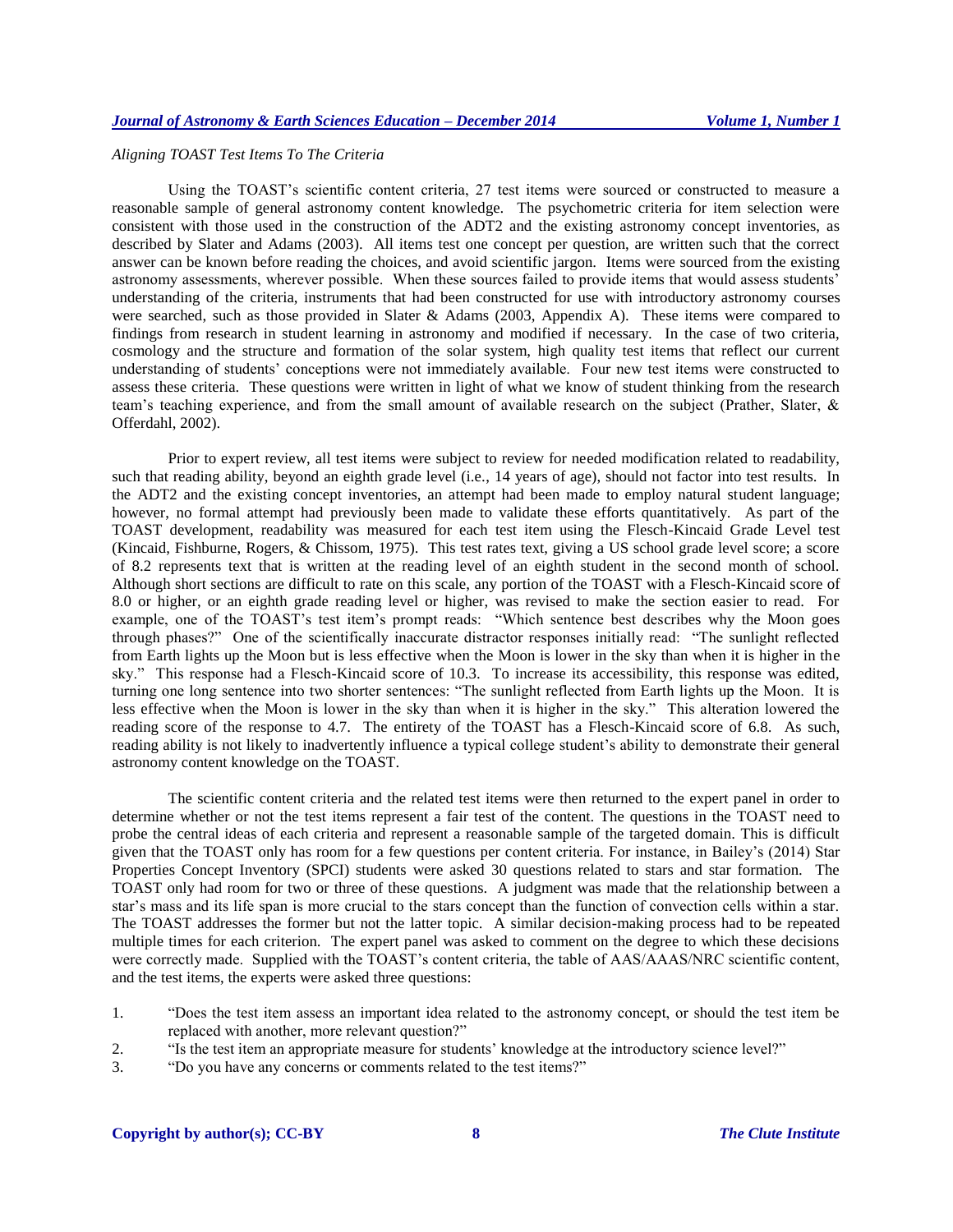Relevant to the first question, all items, with the exception of one, were judged to be core to the content being assessed. This question, related to gravity, was removed and replaced with a question that was judged to more closely target the domain at the introductory level. Relevant to the second question, all items were deemed to be appropriate measures at the introductory level. From the third question, two concerns were raised. In one case, three of the experts expressed a concern about the tie between a question related to light and spectra, and a curriculum product, *Lecture Tutorials for Introductory Astronomy* (Adams et. al., 2003). Although the connection between the two was not readily apparent to the TOAST writing team, a review of Bardar's (2006) dissertation indicated that some of the items used in the LSCI were sourced from the *Lecture Tutorials* project (2006). This gave the concern credence, and the item was replaced. In another case, there was some concern over the wording in a question related to the Big Bang theory. Initially, one of the distractors read: "The event that created all matter and space from an infinitely small dot of energy." Responding to expert review, the word "created" was replaced with the word "formed."

#### **Testing Of The TOAST**

Testing of the TOAST instrument, in its entirety, was conducted in four phases: expert testing, target audience testing, testing for sensitivity to instruction, and a construct validity check, comparing initial results to the existing literature on student conceptions in astronomy.

#### *Ensuring Scientific Validity Through Expert Testing*

The astronomers who previously served as expert reviewers generously agreed to take the TOAST assessment, as if they were students, and to provide think-aloud accounts of their thoughts as they answered a selection of questions. This phase of testing was intended to validate the scientific content of the TOAST. It was observed that the group of 17 astronomers received an average score of 98% on the TOAST, with no astronomer answering more than two test items incorrectly. Follow-up interviews were conducted in order to determine the reason that certain items were not answered correctly. Each astronomer was asked to provide a think-aloud describing how she or he would answer two questions. In the event that the astronomer incorrectly answered a question, they were asked to talk about that question; if the astronomer did not miss two questions, they were asked to talk through their answers to questions that other astronomers missed. The astronomers were not told why these questions had been selected, or that they had incorrectly answered the questions.

The think-aloud process indicated that astronomers answered test items incorrectly either because they initially gave the task insufficient attention, or because they possessed the same alternative conceptions seen in the general population. In particular, the questions most often missed by astronomers were related to motion of the celestial sphere, a topic rarely used by astronomers in their professional work. There was no evidence to suggest that the astronomers incorrectly answered the questions due to flaws in the test's scientific content, as for every question that was missed by an astronomer, several other astronomers provided think-alouds resulting in the selection of the scientifically accurate answer. This process provided evidence that the scientific content of the TOAST is functioning as needed.

#### *Piloting The TOAST With The Target Population*

Data was collected from a large sample of introductory astronomy students, as a pre-test before instruction, in order to quantitatively assess the TOAST's validity for this population, using the psychometric principles of Classic Test Theory (CTT) (Novick, 1966). The participants for this sample were 1104 non-science majoring undergraduates enrolled in introductory astronomy courses at two comprehensive doctoral-granting research universities, two liberal arts universities, and one community college. All data were visually inspected: Student responses with more than two pieces of missing data, and those that obviously demonstrated an attempt to make patterns out of the answer bubbles, were discarded. The remaining sample of 1066 students provided sufficient sample size to conduct item response analysis. Responses were analyzed using Remark Classic OMR v2. to calculate Cronbach alpha, item difficulty and discrimination, and the mean, median, and standard deviation of the original sample population.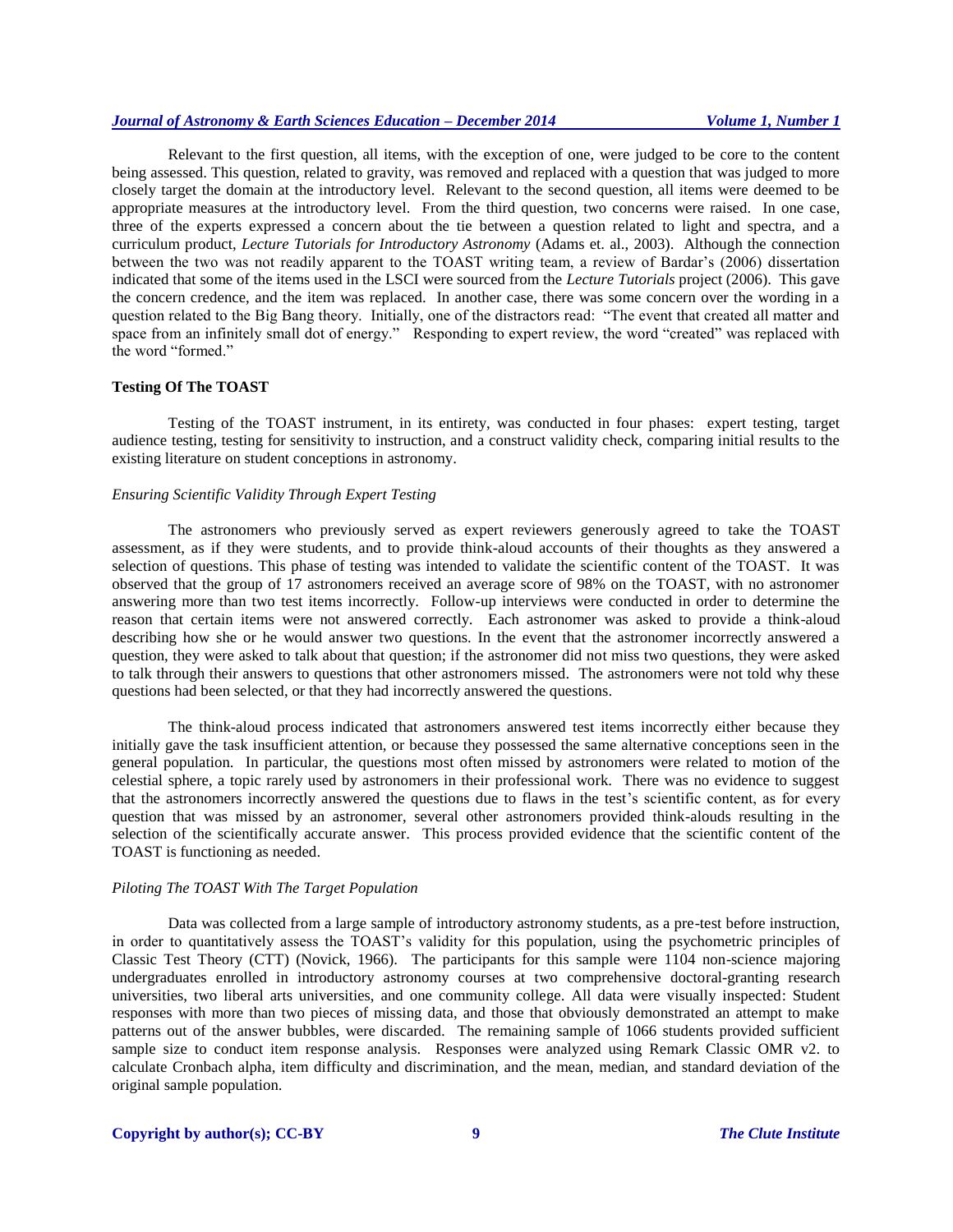As evidence of the degree to which the TOAST is internally consistent, the TOAST survey has a Cronbach alpha of 0.83. The Cronbach alpha score is a measure of inter-item correlations and can be interpreted as a measure of how well a set of items measures a single construct (UCLA, 2008) while a low score could indicate a variety of things, including test fatigue. The widely accepted social science cut-off value for a set of items to be considered a coherent scale is 0.70 or higher (Nunnaly, 1978). As such, this data indicates that the TOAST demonstrates a level of internal consistency and shows no signs of test fatigue for participants. This is likely associated with the easy readability and the short length of the TOAST.

Two additional aspect of Classic Test Theory were analyzed: item difficulty and item discrimination. Item difficulty is a measure of the proportion of the population who correctly answered the test question. This data is given in *p*-values in Table 2. An item difficulty *p*-value between .30 and .90 is typically desirable (Haladyna, Downing, & Rodriguez, 2002). The average *p*-value for the TOAST items is 0.46 with all items scoring in a desirable range. Item discrimination is a measure to which success on a given item correlates to success on the overall instrument. Item discrimination for each item is given in Table 2 as a point-biserial correlation, calculated as the Pearson correlation between responses to a particular item and scores on the total test. A point-biserial of 0.15 or higher is considered satisfactory. The average point-biserial on the TOAST was 0.42 with 0.28 representing the lowest point-biserial. Together, these measures indicate that the TOAST is measuring astronomy content knowledge at the correct level for the population and that individual items are functioning in a psychometrically appropriate manner.

In addition, point-biserial values for each item's distractors, or scientifically inaccurate responses, were calculated. In most cases, scientifically inaccurate responses should exhibit negative point-biserials, indicating that students that perform well on the TOAST tend to avoid incorrect answers. Only one distractor on the TOAST returned a positive point-biserial. When asked about the source of the "atoms in the plastic of your chair" 10% of students (n=25) chose Distractor A, saying that these elements were formed "in our Sun." This distractor exhibits a point-biserial of 0.04. Distractor A was designed to attract students who may misapply the culturally transmitted idea that heavy elements, like the carbon and oxygen atoms in plastic molecules, form in the cores of stars. This option was not chosen at a high frequency, but the students who did choose this answer performed moderately well on the remainder of the instrument. This makes sense; one must possess cultural knowledge (e.g., the knowledge of atomic fusion in stellar bodies) before they are able to apply it in inappropriate ways. No other distractors exhibited positive point-biserials. We judge that these statistics indicate that each item, and each distractor, is functioning as intended and makes a meaningful contribution to this instrument.

|         | <i>p</i> -Value | <b>Point-Biserial</b> |           | <i>p</i> -Value | <b>Point-Biserial</b> |
|---------|-----------------|-----------------------|-----------|-----------------|-----------------------|
| Item 1  | 0.37            | 0.44                  | Item 15   | 0.28            | 0.41                  |
| Item 2  | 0.39            | 0.43                  | Item $16$ | 0.79            | 0.42                  |
| Item 3  | 0.57            | 0.39                  | Item 17   | 0.28            | 0.29                  |
| Item 4  | 0.66            | 0.46                  | Item 18   | 0.56            | 040                   |
| Item 5  | 0.61            | 0.33                  | Item 19   | 0.22            | 0.56                  |
| Item 6  | 0.23            | 0.38                  | Item $20$ | 0.35            | 0.42                  |
| Item 7  | 0.53            | 0.28                  | Item $21$ | 0.33            | 0.47                  |
| Item 8  | 0.43            | 0.58                  | Item 22   | 0.40            | 0.44                  |
| Item 9  | 0.47            | 0.32                  | Item $23$ | 0.40            | 0.50                  |
| Item 10 | 0.63            | 0.40                  | Item 24   | 0.28            | 0.41                  |
| Item 11 | 0.60            | 0.39                  | Item $25$ | 0.41            | 0.48                  |
| Item 12 | 0.36            | 0.50                  | Item 26   | 0.20            | 0.31                  |
| Item 13 | 0.32            | 0.61                  | Item 27   | 0.26            | 0.37                  |
| Item 14 | 0.39            | 0.43                  |           |                 |                       |

**Table 2:** Item Difficulty And Discrimination For TOAST Test Items.

The mean score for this sample population was 12 correct out of 27 items, or 44%, while the median was 11 correct, and the standard deviation was 5.4 (n=1066). The low average score is deemed to reflect the attractive misconceptions found in many of the TOAST's distractors.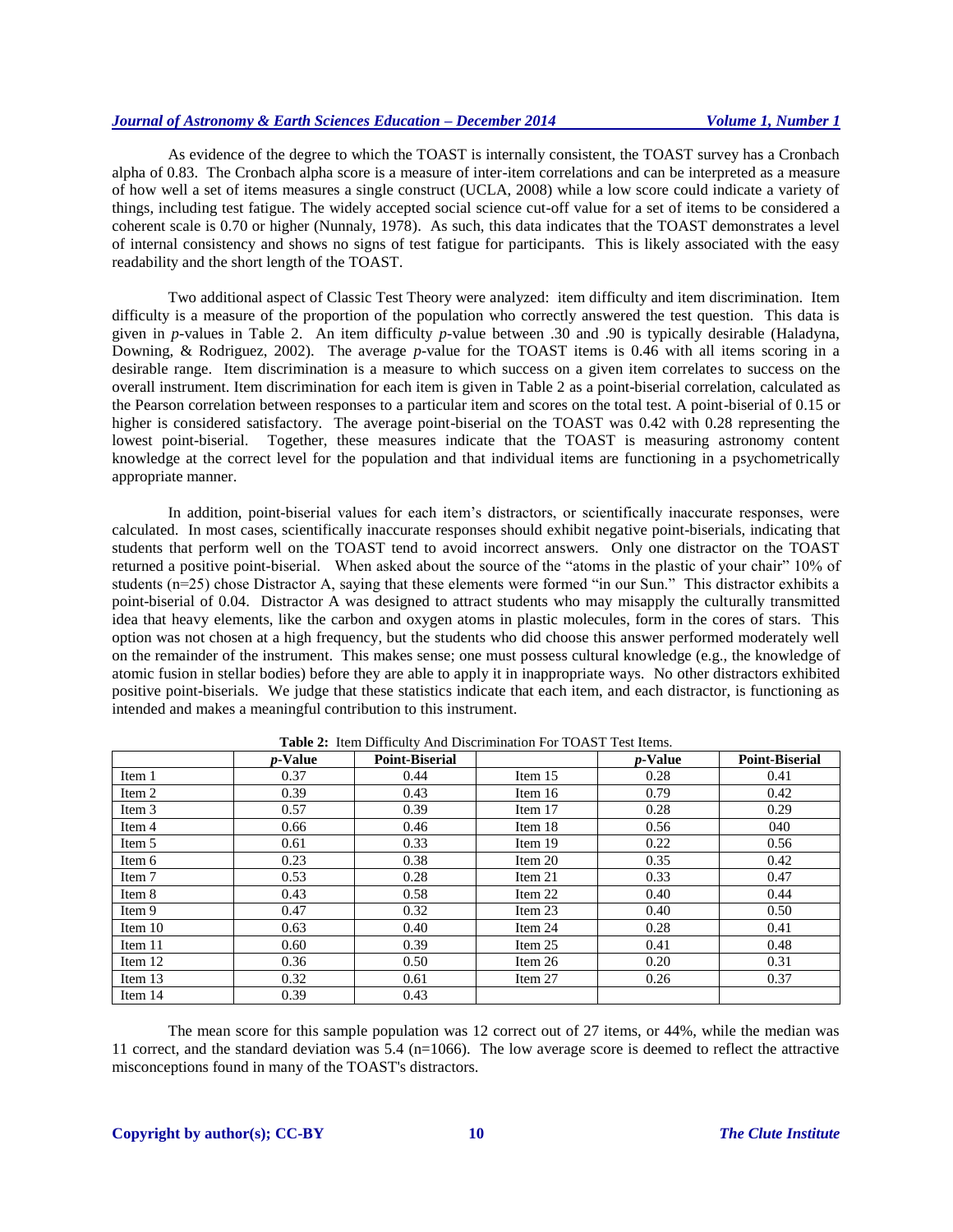#### *Testing For Sensitivity To Instruction*

In addition to pilot testing with a group of experts and a student target group, data was collected from three additional populations in an attempt to determine whether or not the TOAST can discriminate between groups with obviously different levels of education and experience in astronomy. The participants included 313 amateur astronomers, 519 alpha teachers (i.e., teachers with a history of participation in astronomy education workshops), and 32 in-service, non-science teachers. It can be reasonably assumed that these groups represent different levels of prior engagement with astronomical concepts, through formal education, their own teaching of astronomy, and in the use of astronomical content in work and avocational settings. A comparison of tests results can be seen in Table 3.

|                                   | $2.0000$ can be completed to the contract of $2.00000$ contracts and $2.00000$ contracts of $\sim$ |  |  |
|-----------------------------------|----------------------------------------------------------------------------------------------------|--|--|
| <b>Sample</b>                     | <b>Average TOAST Score</b>                                                                         |  |  |
| Professional Astronomers $(n=17)$ | 98%                                                                                                |  |  |
| Amateur Astronomers (n=313)       | 83%                                                                                                |  |  |
| Alpha Teachers $(n=519)$          | 66%                                                                                                |  |  |
| In-service Teachers $(n=32)$      | 51%                                                                                                |  |  |
| Astronomy 101 Students $(n=1066)$ | 44%                                                                                                |  |  |

**Table 3:** Average TOAST Scores For Five Distinctly Different Populations

A one-way ANOVA analysis indicates that the differences in the TOAST scores between these groups are statistically significant  $[F(4, 101) = 23469.46, p < 0.05]$ . This is judged to mean that the TOAST is sensitive to instruction and informal experience in astronomy.

## **Comparing TOAST Results to the Research on Student Thinking**

In addition to the previously described analyses, a qualitative analysis was conducted to judge the survey's construct validity, or the degree to which the TOAST supports and is supported by relevant theory (Cronbach & Meehl, 1955). As a means of judging this instrument's construct validity, the distribution of participants' responses to each question were compared to the literature on student learning on that topic. It is expected that student responses to questions addressing topics in which there are significant and robust misconceptions should show a distribution reflecting those misconceptions. The entirety of this analysis is too lengthy to include in the body of this paper; however, the following passage presents an example of the results for two questions on the TOAST: Questions 7 and 12. These two questions address seasons on Earth, as related to the effects of Earth's tilt and orbit. There is a large body of literature related to this topic, leading to the clear conclusion that the general populace believes that the distance between Earth and the Sun is the cause of the seasons (viz., Kikas, 2004; Klein, 1982; Nussbaum, 1979; Nussbaum & Novak, 1976; Parker & Heywood, 1998; Sneider & Pulos, 1983; Schneps & Sadler, 1988; Slater, S., 2007; Trumper, 2000; Vosniadiou & Brewer, 1992). This alternate conception is so robust that learners will create a variety of hybrid, or synthetic, conceptions in order to retain this belief in the face of conflicting observation, data, or cultural knowledge. For instance, when students "learn" that Earth's tilt is responsible for Earth's seasons, many interpret this to mean that the difference in the distances between the northern and southern hemispheres, and the sun, is sufficient to cause summer and winter. In other words, students may report that Earth's tilt causes the seasons, but upon further investigation it becomes clear that many believe the tilt results in substantial differences in distance, and that difference in distance is responsible for the seasons. In the absence of compelling educational interventions, student responses on these TOAST questions should reflect an adherence to distance-related mental models. Questions 7 and 12, with data on students' responses are given in Figures 2 and 3, followed by an interpretation of the results.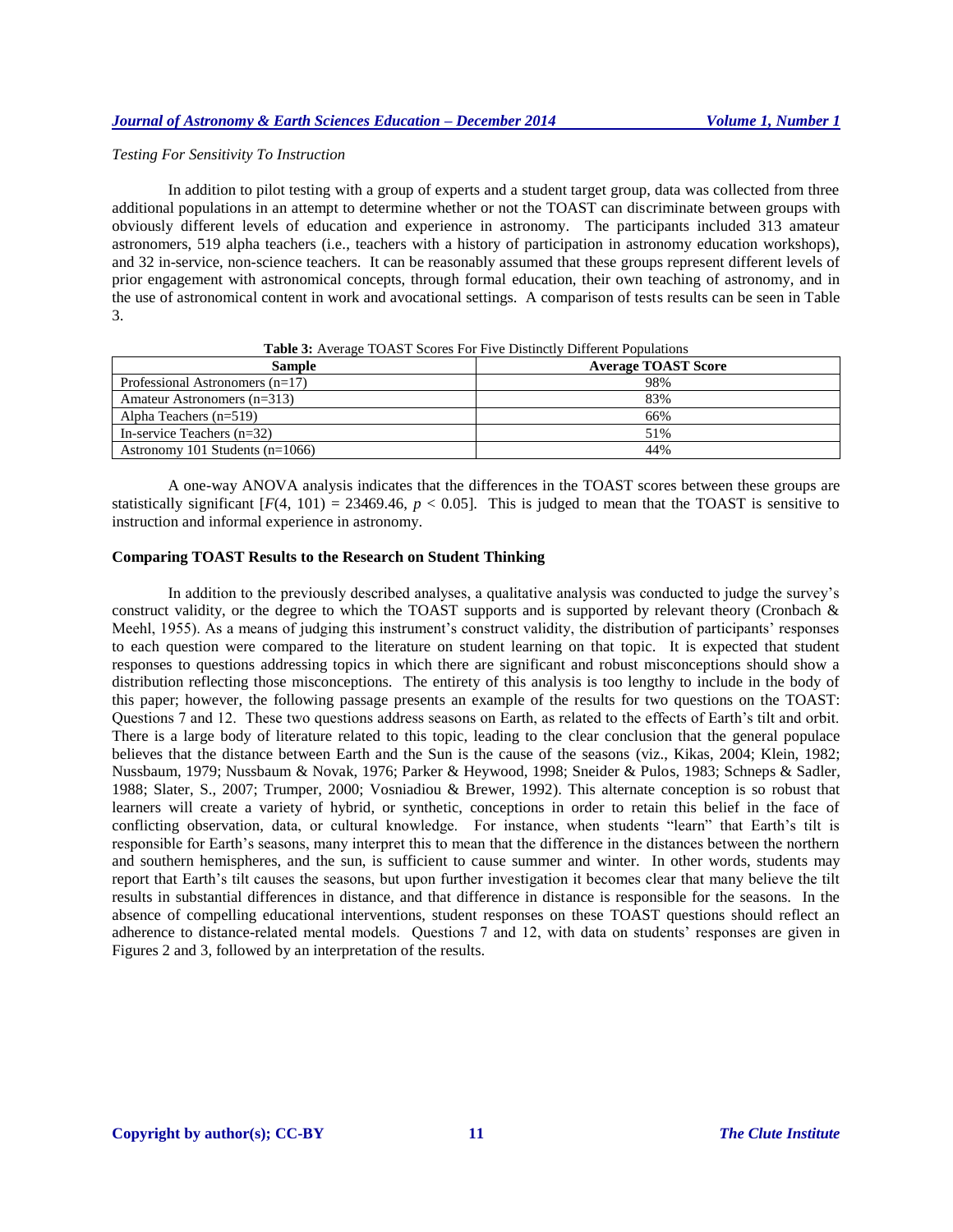- 7. Imagine that Earth was upright with no tilt. How would this affect the seasons?
	- We would no longer experience a difference between the seasons. A.
	- We would still experience seasons, but the difference would be less noticeable. В.
	- C. We would still experience seasons, but the difference would be more noticeable.
	- D. We would continue to experience seasons in essentially the same way we do now.

| Response | Frequency<br>of response | Percent of<br>total<br>responses | Point-<br>biserial | $100 -$       |
|----------|--------------------------|----------------------------------|--------------------|---------------|
| А        | 558                      | 52.3                             | 0.28               | 80            |
| В        | 292                      | 27.4                             | $-0.05$            | Percent<br>60 |
| C        | 161                      | 15.1                             | $-0.21$            | 40            |
| D        | 55                       | 5.2                              | $-0.11$            | 20            |
|          | 1066                     | 100.0                            |                    |               |



**Figure 2:** TOAST Question 7, With Results

- 12. Imagine that Earth's orbit were changed to be a perfect circle about the Sun so that the distance to the Sun never changed. How would this affect the seasons?
	- A. We would not be able to notice a difference between seasons.
	- B. The difference in the seasons would be less noticeable than it is now.
	- C. The difference in the seasons would be *more* noticeable than it is now.
	- D. We would experience seasons in the same way we do now.

| Response | <b>Frequency</b><br>of response | Percent of<br>total<br>responses | Point-<br>biserial |  |
|----------|---------------------------------|----------------------------------|--------------------|--|
|          | 211                             | 19.8                             | $-0.31$            |  |
| R        | 322<br>156                      | 30.2                             | $-0.09$<br>$-0.22$ |  |
| C        |                                 | 14.6                             |                    |  |
| D        | 377                             | 35.4                             | 0.50               |  |
|          | 1066                            | 100.0                            |                    |  |



**Figure 3:** TOAST Question 12, With Results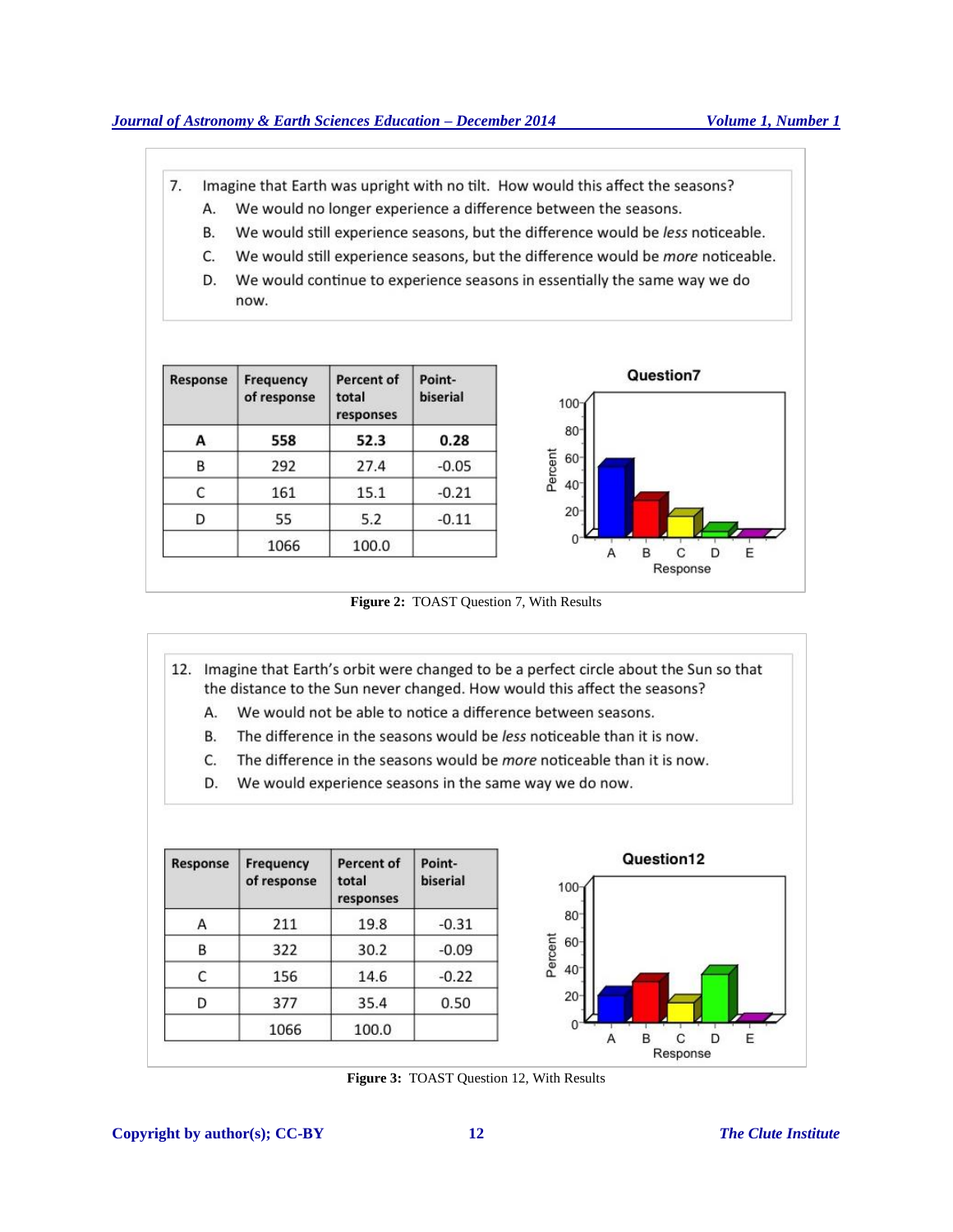In the results to Question 7, nearly 52.3% of participants correctly indicated that if the Earth had no tilt, there would be no perceptible seasons. Only 5.2% of participants chose Distractor D, indicating no knowledge of the important relationship between Earth's tilt and our seasons. What is interesting is that 42.5% of students indicate they possess some knowledge that this is an important cause and effect relationship, but are not quite sure of the consequences of making changes to the system. In Question 12, 35.4% of students indicated that they possess an accurate understanding of the relative importance of distance in determining changes in Earth's seasons. However, 62.31% of students chose a response in which changes to the shape of Earth's orbit would result in changes to our seasons. Taken together the results from these two questions tell a story that is clearly reflected in the literature: Many students do not possess a clear understanding of the cause of seasons, and that student understandings can roughly be divided into scientific, naïve (inaccurate), and synthetic (hybrid) conceptions (Vosniadou & Brewer, 1992). Similar results were seen in other test items; as such, these TOAST items demonstrate strong construct validity. The Test Of Astronomy STandards, or the TOAST, is provided in the Appendix.

## *On Abstaining From Rasch Modeling*

Recently, Rasch modeling has experienced a surge in popularity as a means of analyzing assessments (Rasch 1960). Rasch modeling, like classical test theory and the Pearson's correlations used in this study, can be employed to provide information about how test items function, how subjects respond to those test items, and can give some indication whether or not an item should be retained in an assessment. However, Rasch modeling is not suited to the TOAST as Rasch assumes that the thing you are trying to measure is unidimensional and that all test items should be equally difficult. If astronomy education research and common experience have taught us anything, it is that general astronomy content knowledge is not unidimensional. Some concepts in astronomy are far more difficult to learn than others, depending upon the cognitive factors that influence mastery (e.g., cognitive structures, phenomenological primitives, identity structures) (Slater, 2013). As Goldstein (1979) points out, once one determines that responses to different items are determined by different processes, one ought not to expect all of the items to fit a simple unidimensional model like Rasch. As such, the TOAST is poorly suited for Rasch modeling. However, this should not be considered a weakness of the TOAST, as results from Rasch modeling are not intended to be used to remove an item from an assessment without a thorough examination of the item, looking at best practices of assessment, the nature of the content, and the ways in which students interact with that content. In the absence of Rasch modeling, the previously described validation steps have been used to examine each of the TOAST's test items multiple times, providing for great confidence that all items are functioning as intended.

#### **Limitations Of The TOAST**

The TOAST is limited by the same limitations inherent in all of research studies underlying its construction. This research is based in the knowledge, thought processes, and abilities of fairly homogenous samples of convenience. Further, while pilot testing of concept inventories involved large, general education populations, the interview protocols were enacted with students who were overwhelmingly white, full-time, and middle socio-economic class. These college students were comfortable communicating in English, in academic settings, such that they were willing to volunteer and have extended one-on-one communication with a person in a superior position. These students were also willing to be vulnerable, revealing their thinking about scientific content to a person in a position to judge them, indicating a certain amount of confidence. As a consequence, it is possible that the research that underlies the TOAST provides an incomplete picture of the full range of student thinking in astronomy. As the content contained in the TOAST is tested across more variable populations, it is hoped that we will get a better idea of how other populations of students interact with the science of astronomy. As that happens, a revised TOAST, or its descendent, might be able to make more accurate measurements of student thinking.

Further, while evidence has been put forth that the TOAST is a valid and reliable assessment in a variety of situations that does not mean that the TOAST is valid and reliable for every application. Validity and reliability are things that must be argued for in each new situation. This is true for every assessment tool, including the TOAST. As users consider which assessment they should use, there are at least two questions that they should consider. The first is: "Does the new population interact with the material in the same way as the populations reported in this paper?" In particular, if the new population does not communicate in English at an eighth grade level or better, results from the TOAST will not just reflect students' knowledge of astronomy, they will also reflect students'

#### **Copyright by author(s); CC-BY 13** *The Clute Institute*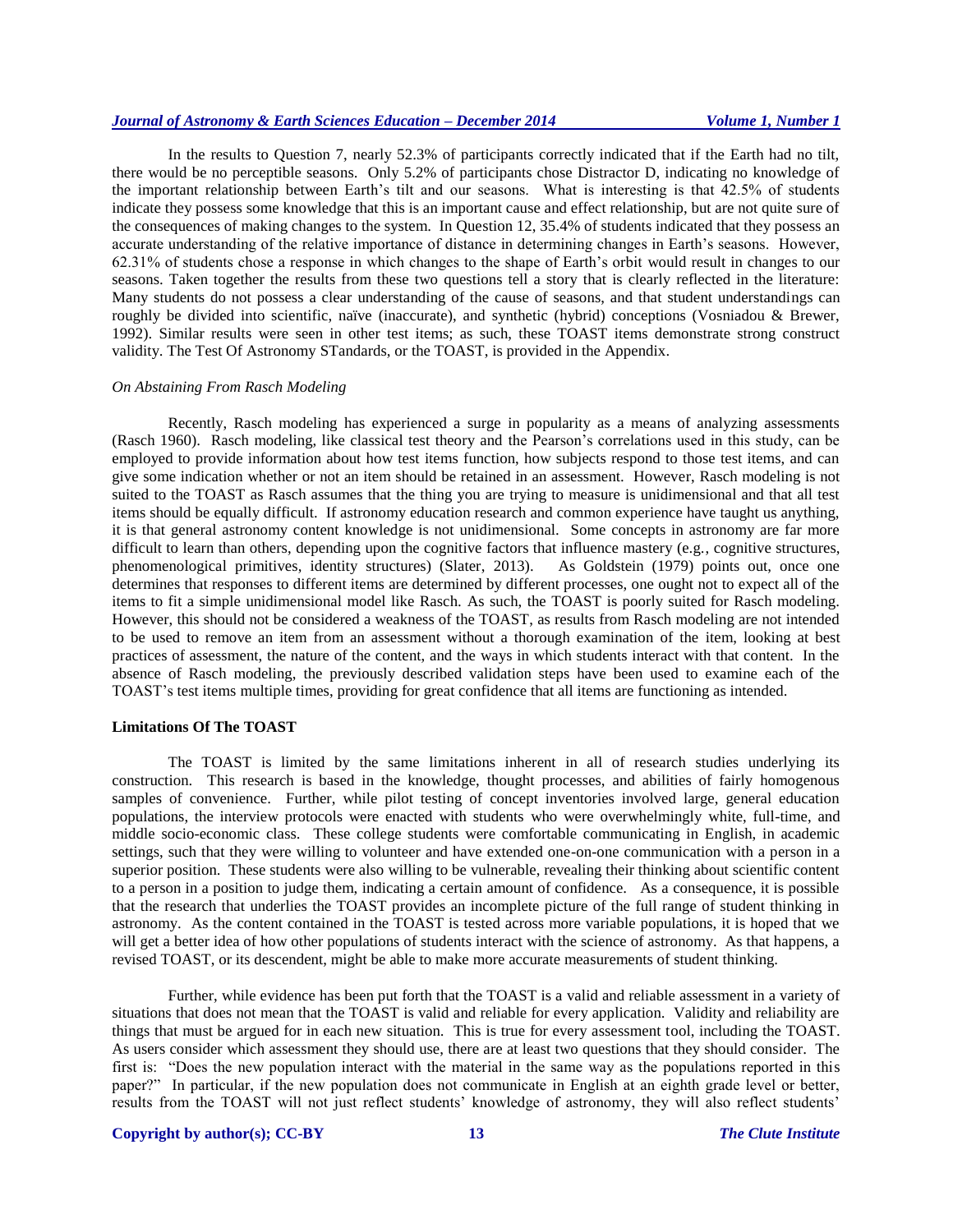reading ability. In such cases, when working with students who are second language learners, have learning disabilities, or who have a history of poor performance in school tasks, the author would encourage instructors and researchers to consider using alternative assessments, particularly those assessments that are open-ended and that allow students to represent their knowledge using drawings or other inscriptions. Secondly: "Does this assessment measure content that is valuable in this setting?" Alignment between an assessment and the knowledge that we wish to measure is crucial. As Erik Brogt and colleagues found in their study of data from the ADT2 (2007), the most important indicator of learning gains is the extent to which the assessment matches the intend teachings in a course. If the TOAST, or any other assessment fails to align with the domain or exceeds the depth of the intended curriculum, the resulting data is not likely to represent a valid measure.

## **DISCUSSION**

The TOAST is primarily intended to be used as a measure of students' mastery of the core concepts associated with an introductory astronomy course. As indicated by the 2012 *Decadal Survey* (Deustua, Noel-Storr, & Foster, 2009), the TOAST is unique in its ability to provide this type of instructional assistance due to its close tie to the criteria set forth by the astronomy education community. In that capacity, it may be used to multiple ways. First, the TOAST may be used to improve instruction in an individual instructor's course. As a background knowledge check at the beginning of a course (Cross & Angelo, 1993), this survey can provide instructors with an idea of their students' prior conceptions across the entire content of an introductory astronomy course. Education research literature across many fields indicates that an awareness of and response to students' prior knowledge is critical for effective instruction (Bransford, Brown, & Cocking, 1999). In conjunction with the use of the TOAST as a background knowledge check, the TOAST can be administered after instruction. This can provide instructors with evidence of the effectiveness of instruction within their own classrooms. When used to compare different instructional techniques employed across sections or semesters, individual teachers can gain insight into the impact of instructional strategies within their own teaching context. As a variation, the TOAST can be used to measure the impact of adjusting instruction in one of the three criteria "meta-categories." For instance, an instructor might note that students' understanding of patterns in the visible sky does not seem to improve after lecture-based or lecture and discussion-based instruction, and may decide to add a laboratory or homework component for that portion of the course. The instructor may use the related TOAST questions in a pre- and post-test fashion to help determine if this intervention is helpful in their particular context, similar to the appropriate use of a concept inventory.

In education studies, the TOAST can be used to make empirically valid claims about the quality and impact of instruction across astronomy courses, and can be used to probe various factors that interact with students' abilities to learn astronomical concepts. A number of published studies provide evidence of the TOAST's ability to provide meaningful research data. Inge Heyer's (2009) work on the interaction between college students' spatial reasoning skills and their abilities to learn astronomy; Theresa Moody's (2010) work on the impact of professional development on teachers' confidence in teaching astronomy; Dan Lyon's (2011) work on how inquiry - oriented labs improve student understanding; Debra Stork's (2014) work on K-12 teachers' knowledge of astronomy as related to national standards and frameworks; and Coty Tatge's (Tatge & Slater, 2014) current work on the impact of culture and language in the teaching and learning of astronomy, provide some notion of the range of studies that might benefit from the broad snapshot of astronomical content knowledge measured by the TOAST.

Although the TOAST is not the "FCI for Astronomy," the successful assessment development process for making the TOAST holds promise for other discipline based education research endeavors. The TOAST's creation was largely possible because it leveraged the extensive survey, interview, and item development on single-topic concept inventories of earlier astronomy education researchers. The physics education research community has created several single-topic concept inventories poised to be folded together into a comprehensive, third-generation physics survey in the same way as the TOAST. Similarly, the life sciences have a large library of single-topic concept inventories that too might benefit from the TOAST development process. In the end, revisiting the community's consensus of what constitutes broad scientific knowledge in a domain, such as was systematically done in generating the TOAST's criteria, is a vital response for all disciplines as new science education standards and frameworks repeatedly appear on the horizon.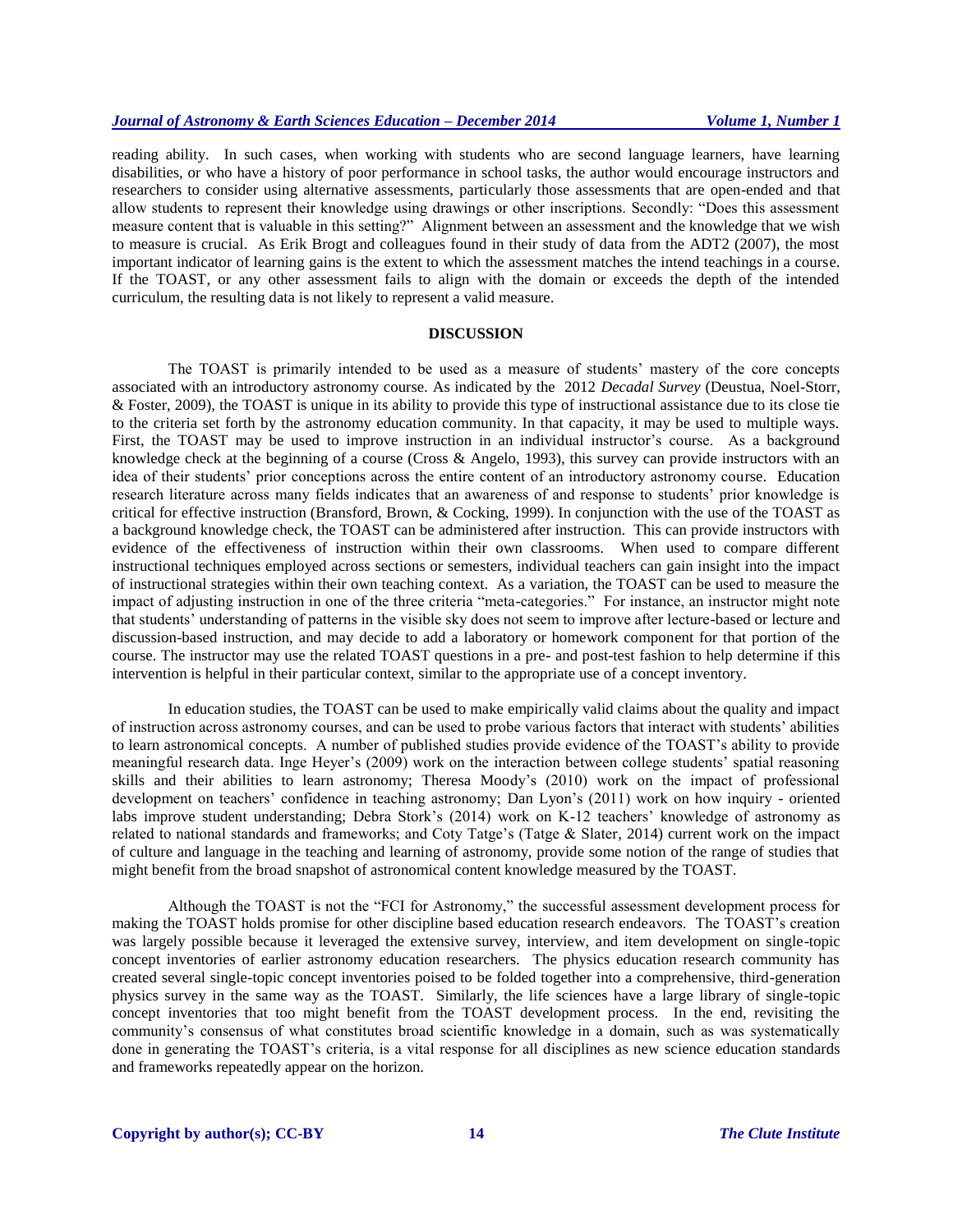## **AUTHOR INFORMATION**

**Dr. Stephanie J. Slater** is the Director of the CAPER Center for Astronomy & Physics Education Research, an international collaborative of scholars studying contemporary issues in science education and cognition. Her research focuses on the intersection between learning science and socio-cultural issues. E-mail: stephanie@caperteam.com

#### **REFERENCES**

- Adams, J.P., Prather, E.E., & Slater, T.F. (2003). *Lecture Tutorials for Introductory Astronomy.* Upper Saddle River, New Jersey. Prentice Hall
- American Association for the Advancement of Science (1986). *Project 2061: Benchmarks for Science Literacy*. Washington, DC.
- Bailey, J. M., Johnson, B., Prather, E. E., & Slater, T. F. (2012). Development and validation of the star properties concept inventory. *International Journal of Science Education*, *34*(14), 2257-2286.
- Balfour, J., & Kohnle, A. (2010). Testing conceptual understanding in introductory astronomy. *New Directions*, (6), 26-29.
- Bardar, E. M. (2006). *Development and analysis of spectroscopic learning tools and the light and spectroscopy concept inventory for introductory college astronomy.* Ph.D. Dissertation, Boston University. (Order No. 3214908). Available from ProQuest Dissertations & Theses Full Text; ProQuest Dissertations & Theses Global. (305364831). Retrieved from<http://search.proquest.com/docview/305364831?accountid=14793>

Baxter, J. A., & Lederman, N. G. (1999). Assessment and measurement of pedagogical content knowledge. In *Examining pedagogical content knowledge* (pp. 147-161). Springer Netherlands.

- Bodner, G. M., & McMillen, T. L. (1986). Cognitive restructuring as an early stage in problem solving. *Journal of Research in Science Teaching*, *23*(8), 727-737.
- Bransford, J.D., Brown, A.L., & Cocking, R.R. (Eds.). (1999). *How people learn: Brain, mind, experience, and school.* Washington, D.C.: National Academy Press.
- Brogt, E., Sabers, D., Prather, E. E., Deming, G. L., Hufnagel, B., & Slater, T. F. (2007). Analysis of the astronomy diagnostic test. *Astronomy Education Review*, *6*(1), 25-42.
- Coletta, V. P., & Phillips, J. A. (2005). Interpreting FCI scores: Normalized gain, preinstruction scores, and scientific reasoning ability. *American Journal of Physics*, *73*(12), 1172-1182.
- Corbett, H. D., Wilson, B. L., & Educational Resources Information Center (U.S.). (1989). Raising the stakes in statewide mandatory minimum competency testing. Philadelphia, PA: Research for Better Schools.
- Cross, P. & Angelo, T. (1993). *Classroom Assessment Techniques: A Handbook for College Teachers* (Second Edition). San Francisco: Jossey-Bass Publishers.
- Cronbach, L.J. & Meehl, P.E. (1955). Construct validity in psychological tests. *Psychological Bulletin.* 52, 281- 302.
- Deustua, S., Noel-Storr, J., & Foster, T. (2009). In Support of Astronomy Education Research. In *astro2010: The Astronomy and Astrophysics Decadal Survey* (Vol. 2010, p. 9P).
- Goldstein, H. (1979). Consequences of Using the Rasch Model for Educational Assessment. *British Educational Research Journal*, *5*(2), 211-220.
- Gopnik, A., Meltzoff, A. N., & Kuhl, P. K. (1999). *The scientist in the crib: Minds, brains, and how children learn*. William Morrow & Co.
- Haladyna, T., Downing, S., & Rodriguez, M. (2002). A Review of Multiple-Choice Item-Writing Guidelines for Classroom Assessment. *Applied Measurement in Education*. 15(3), 309-333
- Hestenes, D., & Halloun, I. (1995). Interpreting the force concept inventory. *The Physics Teacher*, *33*(8), 502-506.
- Heyer, I. (2012). *Establishing the empirical relationship between non-science majoring undergraduate learners' spatial thinking skills and their conceptual astronomy knowledge* (Order No. 3507367). Ph. D. Dissertation University of Wyoming. ProQuest Dissertations & Theses Full Text; ProQuest Dissertations & Theses Global. (1015156166). Retrieved from http://search.proquest.com/docview/1015156166?accountid=14793
- Kalkan, H., & Kiroglu, K. (2007). Science and nonscience students' ideas about basic astronomy concepts in preservice training for elementary school teachers. *Astronomy Education Review*, *6*(1), 15-24.
- Keller, J. M. (2006). *Part I. development of a concept inventory addressing students' beliefs and reasoning difficulties regarding the greenhouse effect, part II. distribution of chlorine measured by the mars odyssey*

**Copyright by author(s); CC-BY 15** *The Clute Institute*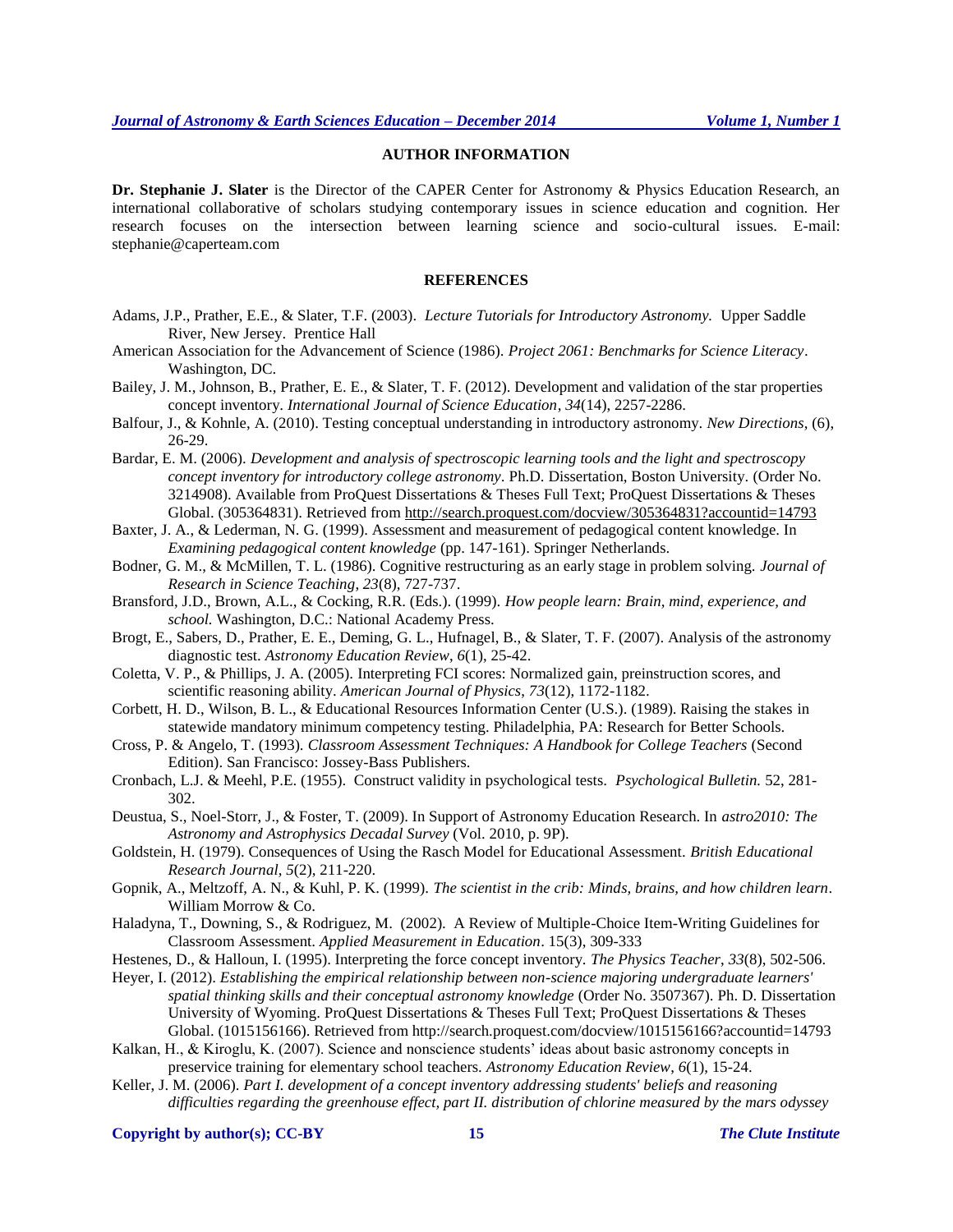*gamma ray spectrometer.* Ph. D. Dissertation University of Arizona. (Order No. 3237466). Available from ProQuest Dissertations & Theses Full Text; ProQuest Dissertations & Theses Global. (305353131). Retrieved from http://search.proquest.com/docview/305353131?accountid=14793

- Kikas, E. (2004). Teachers' conceptions and misconceptions concerning three natural phenomena. *Journal of Research in science Teaching. 41* (5), 432-448.
- Kincaid, J. P., Fishburne Jr, R. P., Rogers, R. L., & Chissom, B. S. (1975). *Derivation of new readability formulas (automated readability index, fog count and flesch reading ease formula) for navy enlisted personnel* (No. RBR-8-75). Naval Technical Training Command Millington TN Research Branch.
- Klein, C. (1982). Children's concepts of the Earth and the sun: A cross-cultural study. *Science Educator. 65*, 95– 107.
- Lawrenz, F., Huffman, D., & Appeldoorn, K. (2005). Enhancing the Instructional Environment: Optimal Learning in Introductory Science Classes. *Journal of College Science Teaching*, *34*(7), 40.
- Laws, P., Sokoloff, D., & Thornton, R. (1999). Promoting active learning using the results of physics education research. *UniServe Science News*, *13*, 14-19.
- Lindell, R. S., & Sommer, S. R. (2004, September). Using the lunar phases concept inventory to investigate college students' pre-instructional mental models of lunar phases. In *2003 Physics Education Research Conferences: 2003 Physics Education Conference* (Vol. 720, No. 1, pp. 73-76). AIP Publishing.
- Lyons, D.J. (2011). *Impact of backwards faded scaffolind approach to inquiry-based astronomy laboratory*  experiences on undergraduate non-science majors' views of scientific inquiry. Ph. D. Dissertation University of Wyoming.
- Madaus, G. E. (1998). The influence of testing on the curriculum. *Yearbook-National Society For The Study Of Education*, 2, 71-112.
- Mangione-Leslie, K., Dockers, J., & Wavering, J. (2005). "What do they know? A look into preservice teachers' earth science content knowledge." Proceedings of the International Association of Science Teacher Education.
- Moody, T. E. R. (2011). *An analysis of the effects of a five-day professional development experience on in-service k-12 teachers'content knowledge and self-reported confidence in their ability to teach astronomy content* Doctoral Dissertation, Ball State University.
- National Research Council (1996). *National Science Education Standards.* Washington DC: National Academies Press.
- Novick, M. R. (1966). The axioms and principal results of classical test theory. *Journal of Mathematical Psychology*, *3*(1), 1-18.
- Nunnaly, J. (1978). *Psychometric theory*. New York: McGraw-Hill.
- Nussbaum, J. (1979). Children's conceptions of the earth as a cosmic body: a cross-age study. *Science Eduction,* 63, 83–93.
- Nussbaum, J. & Novak, J. (1976). An assessment of children's concepts of the earth utilizing structured interviews *Science Education, 60*, 535–50.
- Parker, J. & Heywood, D. (1998) The earth and beyond: developing primary teachers' understanding of basic astronomical events', *International Journal of Science Education*, *20* (5), 503 - 520.
- Partridge, B. & Greenstein, G. (2004). "Goals for "Astro 101": Report on Workshops for Department Leaders," *Astronomy Education Review*, *2*(2), 46. http://aer.noao.edu/cgi-bin/article.pl?id=64.
- Prather, E. E., Rudolph, A. L., Brissenden, G., & Schlingman, W. M. (2009). A national study assessing the teaching and learning of introductory astronomy. Part I. The effect of interactive instruction. *American Journal of Physics*, *77*(4), 320-330.
- Prather, E., Slater, T. & Offerdahl, E. (2002). "Hints of a fundamental misconception in cosmology." *Astronomy Education Review*, *1*(2). [http://aer.noao.edu/cgi-bin/article.pl?id=245.](http://aer.noao.edu/cgi-bin/article.pl?id=245)
- Rasch, G. (1960/1980). *Probabilistic models for some intelligence and attainment tests*. (Copenhagen, Danish Institute for Educational Research), expanded edition (1980) with foreword and afterword by B.D. Wright. Chicago: The University of Chicago Press.
- Rowan, B., Schilling, S. G., Ball, D. L., Miller, R., Atkins-Burnett, S., & Camburn, E. (2001). *Measuring teachers' pedagogical content knowledge in surveys: An exploratory study*. Ann Arbor: Consortium for Policy Research in Education, University of Pennsylvania.
- Schneps, M., & Sadler, P. (1988). A private universe. Pyramid Films, Santa Monica, CA.
- Shepard, L. A. (1991). Will national tests improve student learning?. *Phi Delta Kappan*, 232-238.

#### **Copyright by author(s); CC-BY 16 16** *The Clute Institute*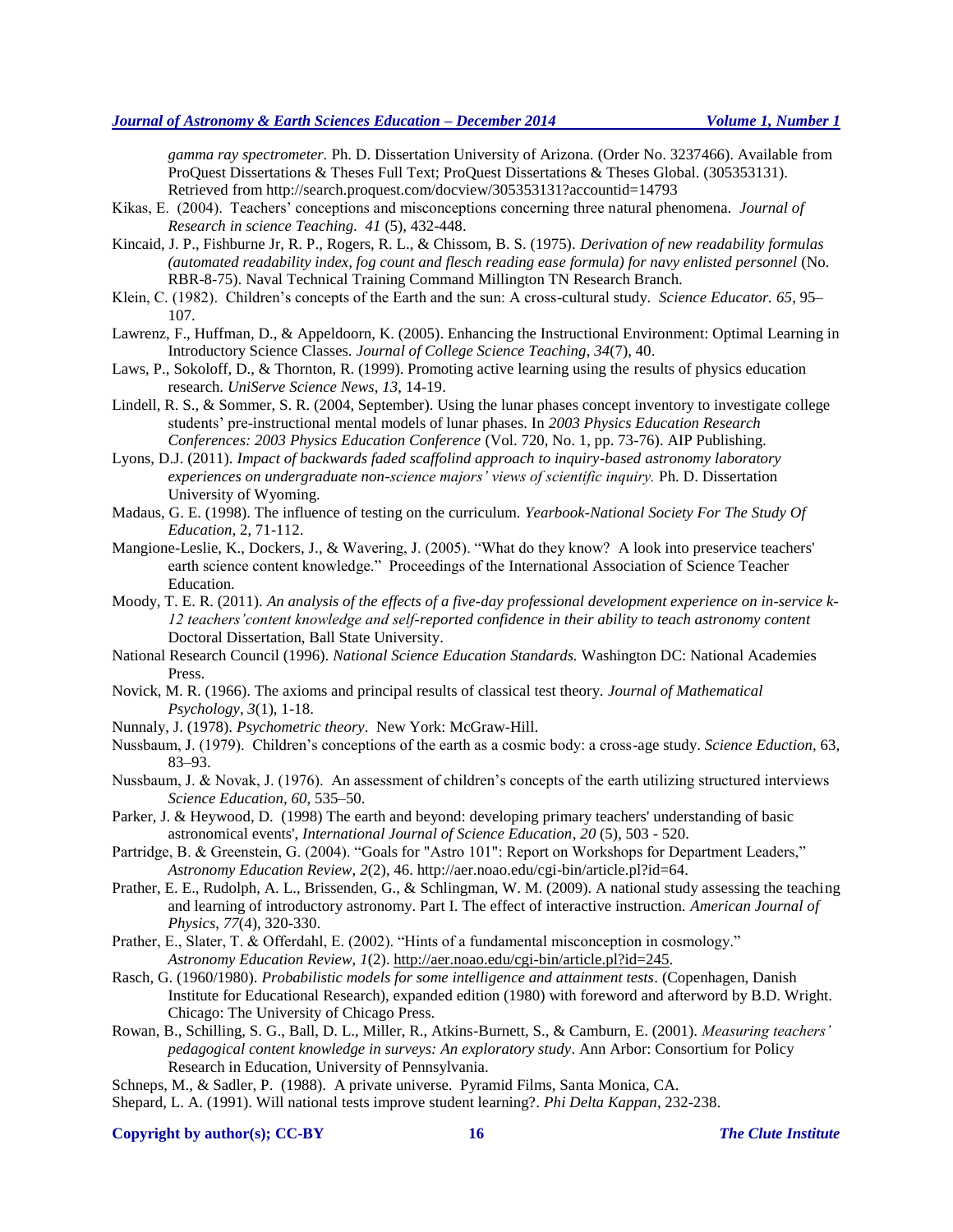Shulman, L. S. (1986). Those who understand: Knowledge growth in teaching. *Educational Researcher*, 4-14. Slater (Parker), S. (2007). *The impact of a kinesthetic astronomy curriculum on high school students' conceptual* 

*understanding of the seasons*. Master's capstone. Montana State University. Bozeman, MT. Slater, S. J., & Slater, T. F. (2013, December). Better Categorizing Misconceptions Using a Contemporary

Cognitive Science Lens. In *AGU Fall Meeting Abstracts* (Vol. 1, p. 0758).

- Slater, S. J., Slater, T. F., & Bailey, J. M. (2010). *Discipline-Based Education Research: A Scientist's Guide.* New York WH Freeman.
- Slater, T. F., & Adams, J. P. 2003, *Learner-Centered Astronomy Teaching: Strategies for ASTRO 101.* Upper Saddle River, NJ: Prentice Hall.
- Smith, M. L., & Rottenberg, C. (1991). Unintended consequences of external testing in elementary schools. *Educational measurement: Issues and practice*, *10*(4), 7-11.
- Sneider, C. B & Pulos, S. (1983). Children's cosmographies: Understanding the earth shape and gravity *Science Educator. 67*, 205-221.
- Stork, D. (2014). *Contemporary discipline-based astronomy education research study of K-12 teachers' astronomy knowledge using the Test Of Astronomy STandards*. Ph. D. Dissertation dissertation, University of Wyoming.
- UCLA: Academic Technology Services, Statistical Consulting Group (2008). *SPSS FAQ: What does Cronbach's alpha mean?* from http://www.ats.ucla.edu/stat/spss/faq/alpha.html (accessed April 10, 2008.)
- Tatge, C.B., Slater, S.J., & Slater, T.F. (2014, October). *Melhorando a educação em astronomia nos estados unidos pela investigação de outras culturas.* Paper presented at the Nacional De Educação Em Astronomia meeting of the Sociedade Astronômica Brasileira in Curitiba, Brazil.
- Trumper, R. (2000). University students' conceptions of basic astronomy concepts. *Physics Education. 35*(1), 9-15.
- Turkoglu, O., Ornek, F., Gokdere, M., Suleymanoglu, N., & Orbay, M. (2009). On pre-service science teachers' preexisting knowledge levels about basic astronomy concepts. *International Journal of Physical Sciences*, *4*(11), 734-739.
- Vosniadou, S., & Brewer, W. (1992). Mental models of the earth: a study of conceptual change in childhood. *Cognitive Psychology. 24*, 535–85.
- Williamson, K. E. (2013). *Development and calibration of a concept inventory to measure introductory college astronomy and physics students' understanding of Newtonian gravity* Ph. D. Dissertation Montana State University (Order No. 3608801). Available from ProQuest Dissertations & Theses Full Text; ProQuest Dissertations & Theses Global. (1496774510). Retrieved from http://search.proquest.com/docview/1496774510?accountid=14793
- Wu, H. K., & Shah, P. (2004). Exploring visuospatial thinking in chemistry learning. *Science Education*, *88*(3), 465- 492.
- Zeilik, M. (2002). Birth of the astronomy diagnostic test: Prototest evolution. *Astronomy Education Review*, *1*(2), 46-52.
- Zeilik, M., & Morris, V. J. (2003). An examination of misconceptions in an astronomy course for science, mathematics, and engineering majors. *Astronomy Education Review*, *2*(1), 101-119.

#### **END NOTE**

*The toast appears on the following pages as an appendix. For a classroom ready photocopy, please contact the author.*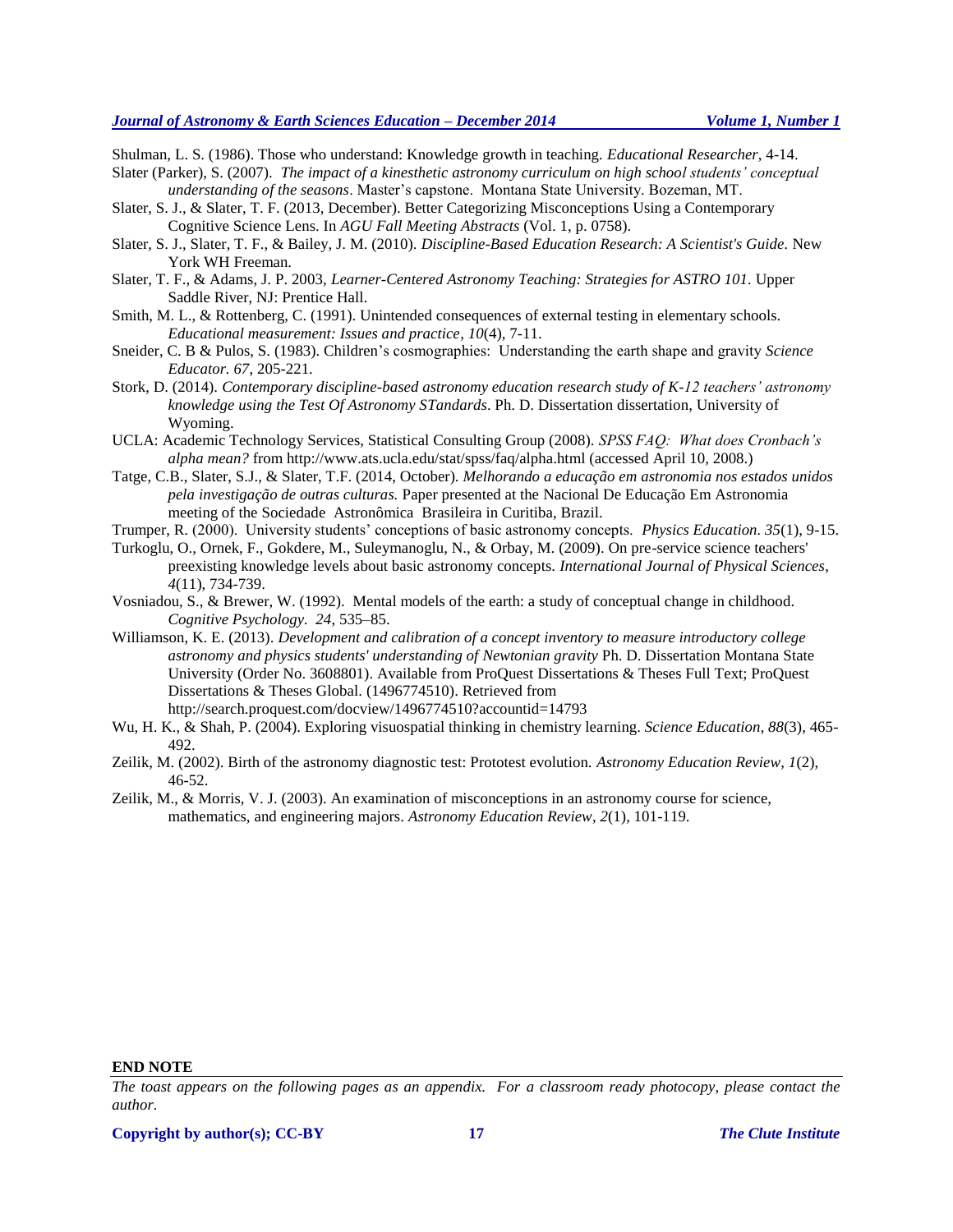# **APPENDIX**

Use the drawing below to answer the next two questions.

- 1. If you could see stars during the day, the drawing above shows what the sky would look like at *noon* on a given day. The Sun is at the highest point that it will reach on this day and is near the stars of the constellation Gemini. What is the name of the constellation that will be closest to the Sun at sunset on this day?
	- a. Leo
	- b. Taurus
	- c. Aries
	- d. Cancer
	- e. Gemini
- 2. This picture shows the position of the stars at *noon* on a certain day. How long would you have to wait to see Gemini at this same position *at midnight?*
	- a. 12 hours
	- b. 24 hours
	- c. 6 months
	- d. 1 year
	- e. Gemini is never seen at this position at midnight.



- 3. You look to the eastern horizon as the Moon first rises and discover that it is in the new moon phase. Which picture shows what the moon will look like when it is at its high point in the sky, later that same day?
	- a. A
	- b. B
	- c. C
	- d. D
	- e. E

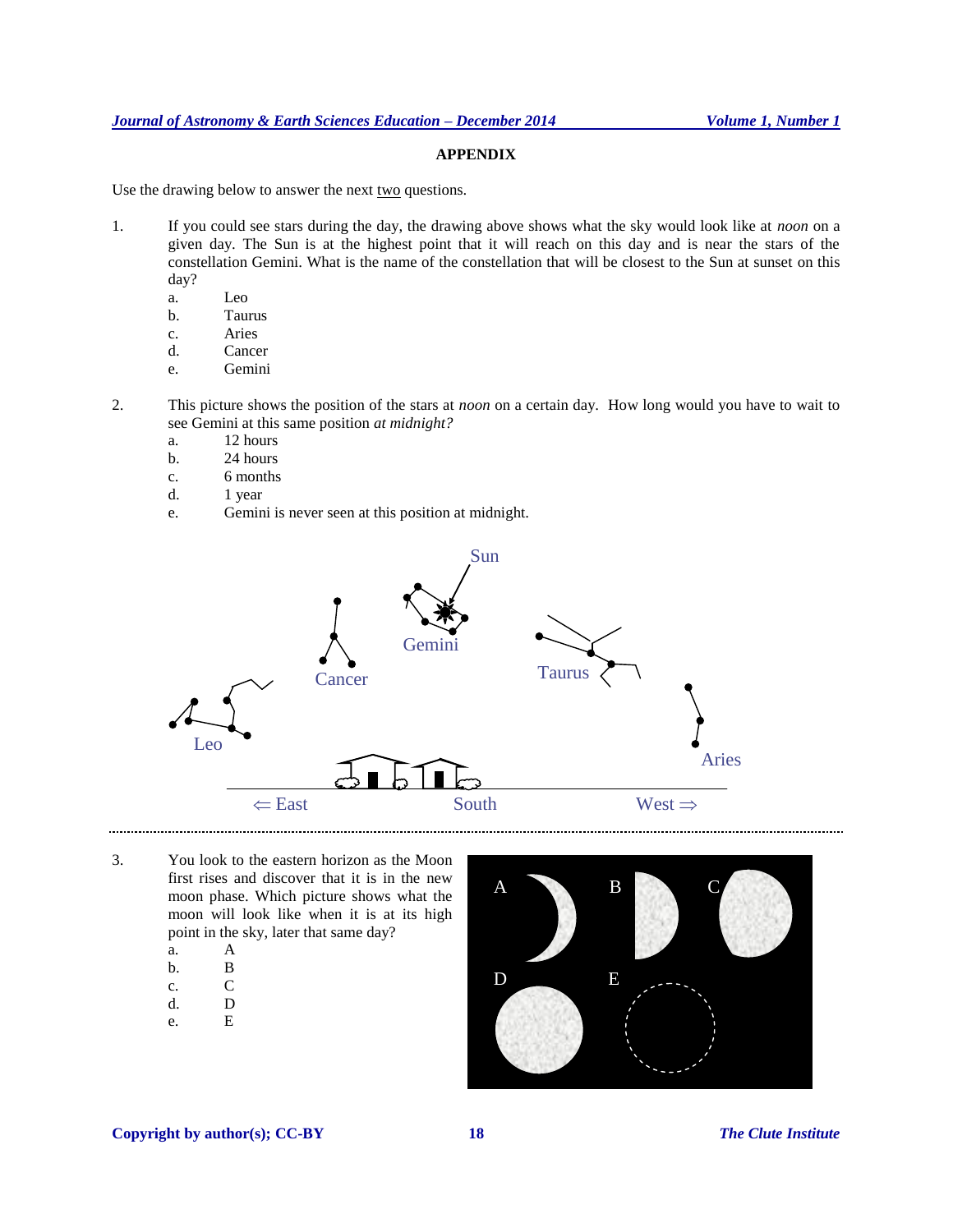- 4. You are located in the continental U.S. on the first day of October. How will the position of the Sun at noon be different two weeks later?
	- a. It will have moved toward the north.
	- b. It will have moved to a position higher in the sky.
	- c. It will stay in the same position.
	- d. It will have moved to a position closer to the horizon.
	- e. It will have moved toward the west.
- 5. Which sentence best describes why the Moon goes through phases?
	- a. Earth's shadow falls on different parts of the moon at different times.
	- b. The moon is somewhat flattened and disk-like. It appears more or less round depending on the precise angle from which we see it.
	- c. Earth's clouds cover potions of the moon resulting in the changing phases that we see.
	- d. The sunlight reflected from earth lights up the moon. It is less effective when the moon is lower in the sky than when it is higher in the sky.
	- e. We see only part of the lit-up face of the Moon depending on its position relative to Earth and the Sun.
- 6. Imagine you see Mars rising in the east at 6:30 pm. Six hours later what direction would you face (look) to see Mars when it is highest in the sky?
	- a. Toward the north
	- b. Toward the south
	- c. Toward the east
	- d. Toward the west
	- e. Directly overhead
- 7. Imagine that Earth was upright with no tilt. How would this affect the seasons?
	- a. We would no longer experience a difference between the seasons.
	- b. We would still experience seasons, but the difference would be *less* noticeable.
	- c. We would still experience seasons, but the difference would be *more* noticeable.
	- d. We would continue to experience seasons in essentially the same way we do now.
- 8. How does the Sun produce the energy that heats our planet?
	- a. The gases inside the sun are burning and producing large amounts of energy.
	- b. Gas inside the sun heats up when compressed, giving off large amounts of energy.
	- c. Heat trapped by magnetic fields in the sun is released as energy.
	- d. Hydrogen is combined into helium, giving off large amounts of energy.
	- e. The core of the Sun has radioactive atoms that give off energy as they decay.
- 9. The Big Bang is best described as:
	- a. The event that formed all matter and space from an infinitely small dot of energy.
	- b. The event that formed all matter and scattered it into space.
	- c. The event that scattered all matter and energy throughout space.
	- d. The event that organized the current arrangement of planetary systems.
- 10. Which of the following ranks locations, from closest to Earth to farthest from Earth?
	- a. the sun, the moon, the edge of our solar system, the north star, the edge of our galaxy
	- b. the sun, the north star, the moon, the edge of our galaxy, the edge of our solar system
	- c. the moon, the north star, the sun, the edge of our solar system, the edge of our galaxy
	- d. the moon, the sun, the edge of our solar system, the north star, the edge of our galaxy
	- e. the north Star, the Moon, the Sun, the edge of our galaxy, the edge of our solar system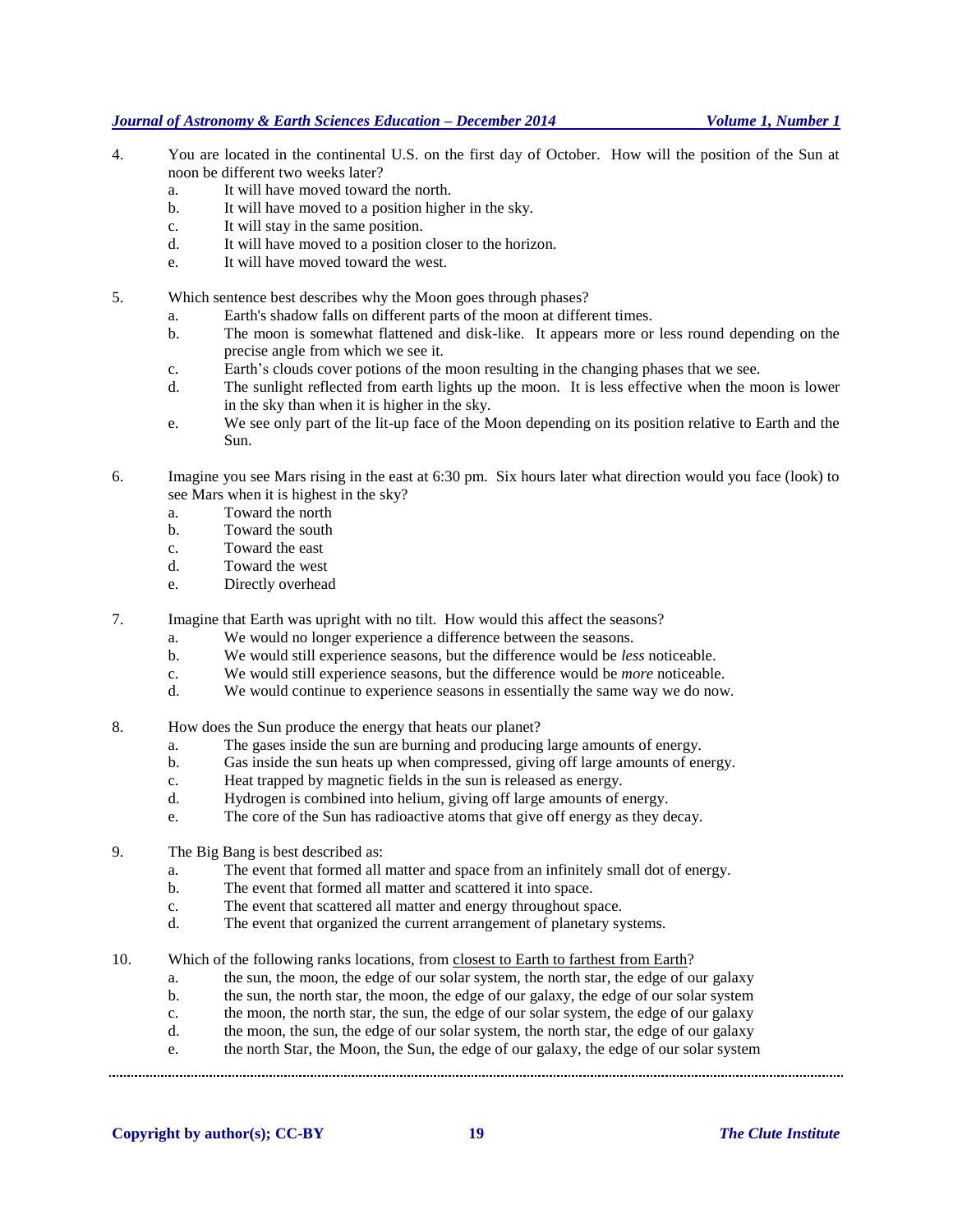Consider the six different astronomical objects (A-F) shown below.



**A**. The Solar System



**B.** The Sun







**D.** Andromeda



**E.** Galaxy Cluster



**F.** Nebula

- 11. Which of the following is the best ranking (from smallest to largest) for the size of these objects?
	- a. c<f<br/>k<br/>6<a<d<e
	- b. e<d<f<a<br/>s\ec
	- c. c<br/> c<br/>b<a<f<d<e
	- d. f<c<br/><br/>c<br/>d<a>
	- e. None of the above is correct.
- 12. Imagine that Earth's orbit were changed to be a perfect circle about the Sun so that the distance to the Sun never changed. How would this affect the seasons?

- a. We would not be able to notice a difference between seasons.
- b. The difference in the seasons would be *less* noticeable than it is now.
- c. The difference in the seasons would be *more* noticeable than it is now.
- d. We would experience seasons in the same way we do now.
- 13. What is a star?
	- a. A ball of gas that reflects light from another energy source.
	- b. A bright point of light visible in earth's atmosphere.
	- c. A hot ball of gas that produces energy by burning gases.
	- d. A hot ball of gas that produces energy by combining atoms into heavier atoms.
	- e. A hot ball of gas that produces energy by breaking apart atoms into lighter atoms.
- 14. Which one property of a star will determine the rest of the characteristics of that star's life?
	- a. Brightness
	- b. Temperature
	- c. Color
	- d. Mass
	- e. Chemical makeup

### **Copyright by author(s); CC-BY 20** *The Clute Institute*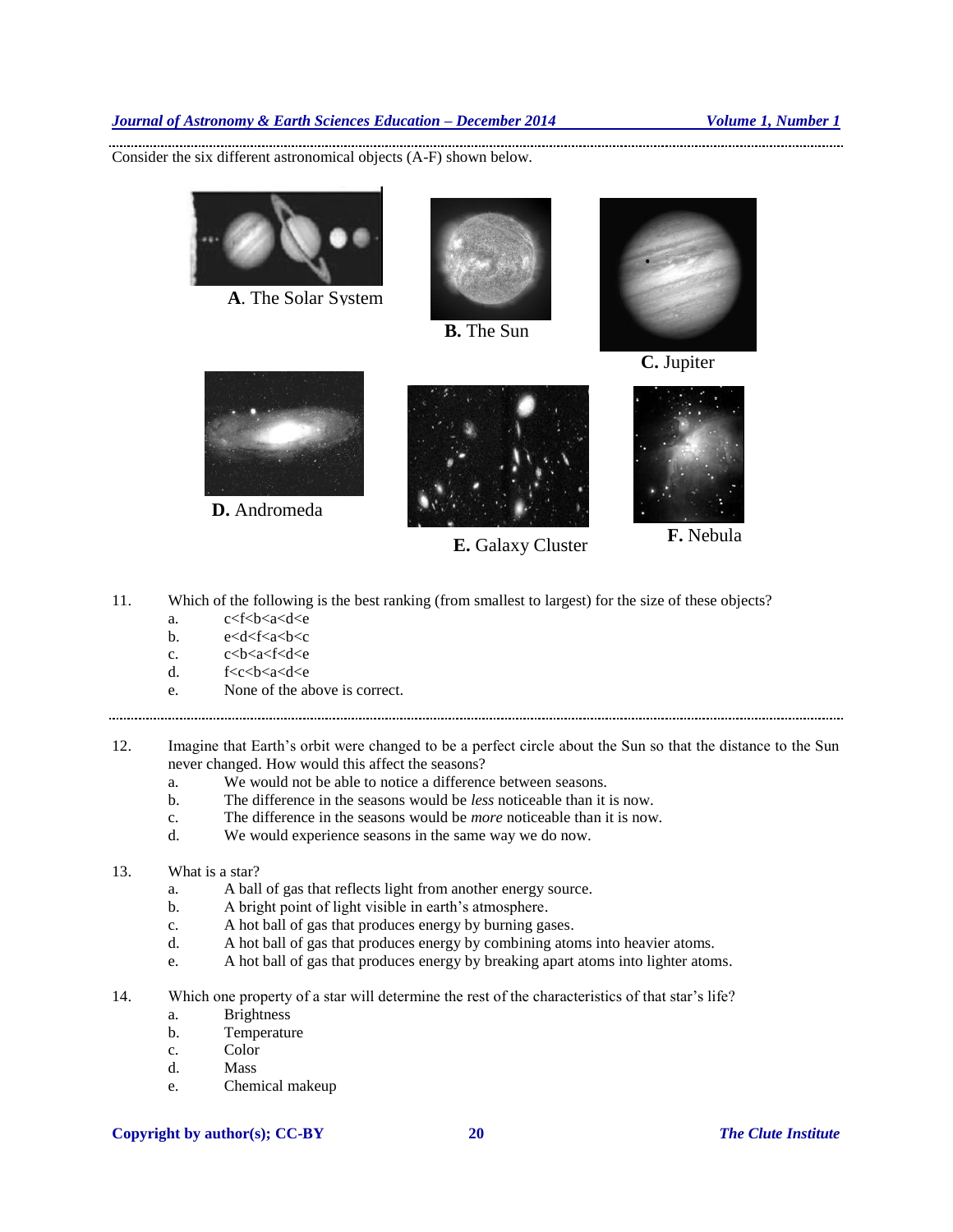- 15. Current evidence about how the universe is changing tells us that
	- a. we are near the center of the universe.
	- b. galaxies are expanding into empty space.
	- c. groups of galaxies appear to move away from each other.
	- d. nearby galaxies are younger than distant galaxies.
- 16. Stars begin life as
	- a. a piece off of a star or planet.
	- b. a white dwarf.
	- c. matter in earth's atmosphere.
	- d. a black hole.
	- e. a cloud of gas and dust.
- 17. When the Sun reaches the end of its life, what will happen to it?
	- a. It will turn into a black hole.
	- b. It will explode, destroying earth.
	- c. It will lose its outer layers, leaving its core behind.
	- d. It will not die due to its mass.
- 18. If you were in a spacecraft near the Sun and began traveling to Pluto you might pass
	- a. planets.
	- b. stars.
	- c. moons.
	- d. two of these objects.
	- e. all of these objects.
- 19. How did the system of planets orbiting the Sun form?
	- a. The planets formed from the same materials as the sun.
	- b. The planets and the sun formed at the time of the big bang.
	- c. The planets were captured by the sun's gravity.
	- d. The planets formed from the fusion of hydrogen in their cores.
- 20. Which of the following would make you weigh half as much as you do right now?
	- a. Take away half of the earth's atmosphere.
	- b. Double the distance between the sun and the earth.
	- c. Make the earth spin half as fast.
	- d. Take away half of the Earth's mass.
- 21. Astronauts "float" around in the space shuttle as it orbits Earth because
	- a. there is no gravity in space.
	- b. they are falling in the same way as the space shuttle.
	- c. they are above earth's atmosphere.
	- d. there is less gravity inside of the Space Shuttle.
- 22. Energy is released from atoms in the form of light when electrons
	- a. are emitted by the atom.
	- b. move from low energy levels to high energy levels.
	- c. move from high energy levels to low energy levels.
	- d. move in their orbit around the nucleus.